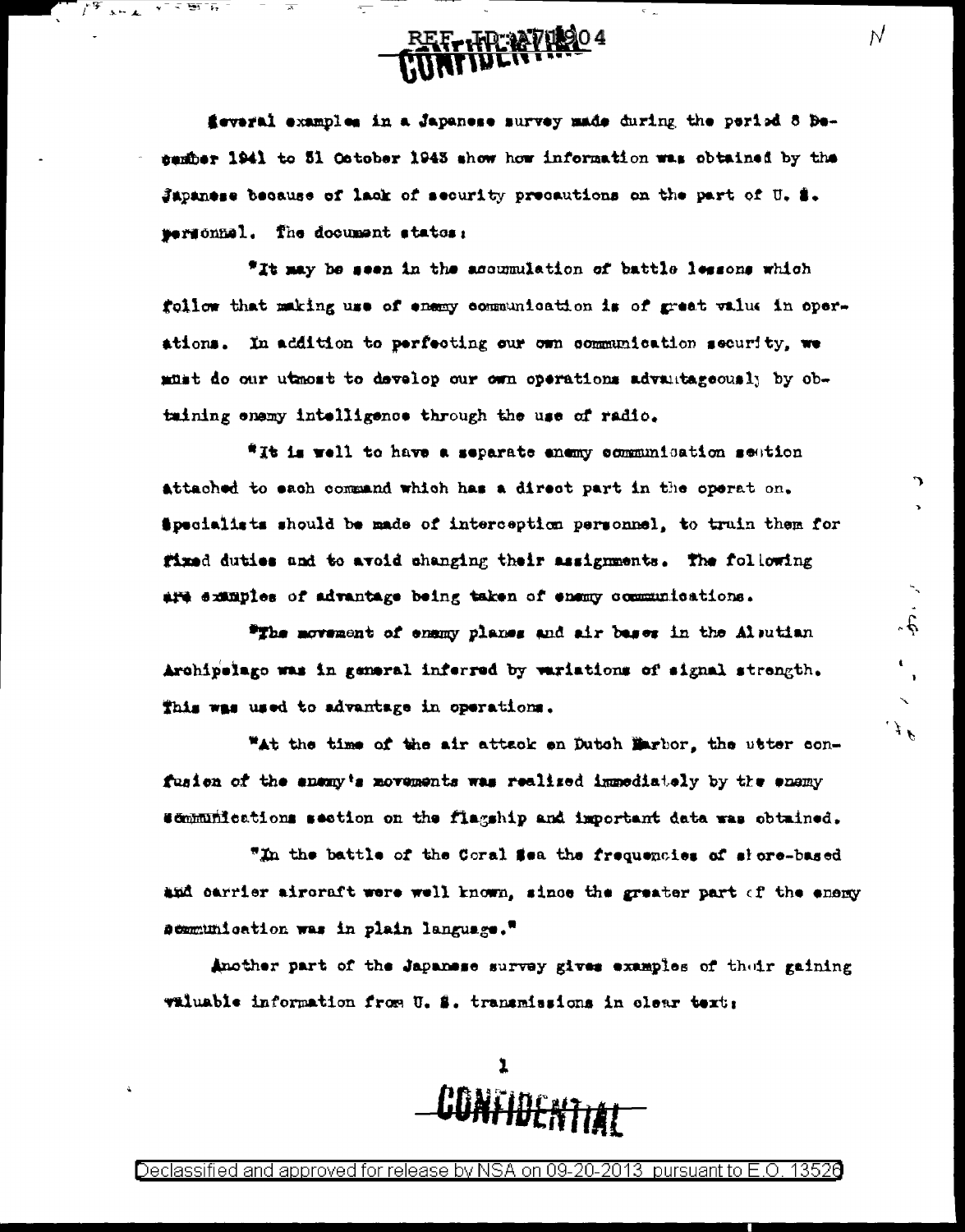### **REF ID: A71904** <u>VENDERZIAL</u>

戶

"In the battle of the Coral Sea plain-language communications which were used by the enemy (generally scouting planes communicating the discovery of our ships) were frequently intercepted, and we obtained material of considerable value in the conduct of operations.

"In the same naval battle, the Australian and American air forces communicated to their base by plain language every movement made following discovery of Japanese units. We were thus able to forecast the attacks of enemy planes through the communications, and to deduce the movements of enemy task forces.

\*When enemy planes raided fisks, we were generally able to forecast it from the reports of enemy weather scouting planes prior to the attack."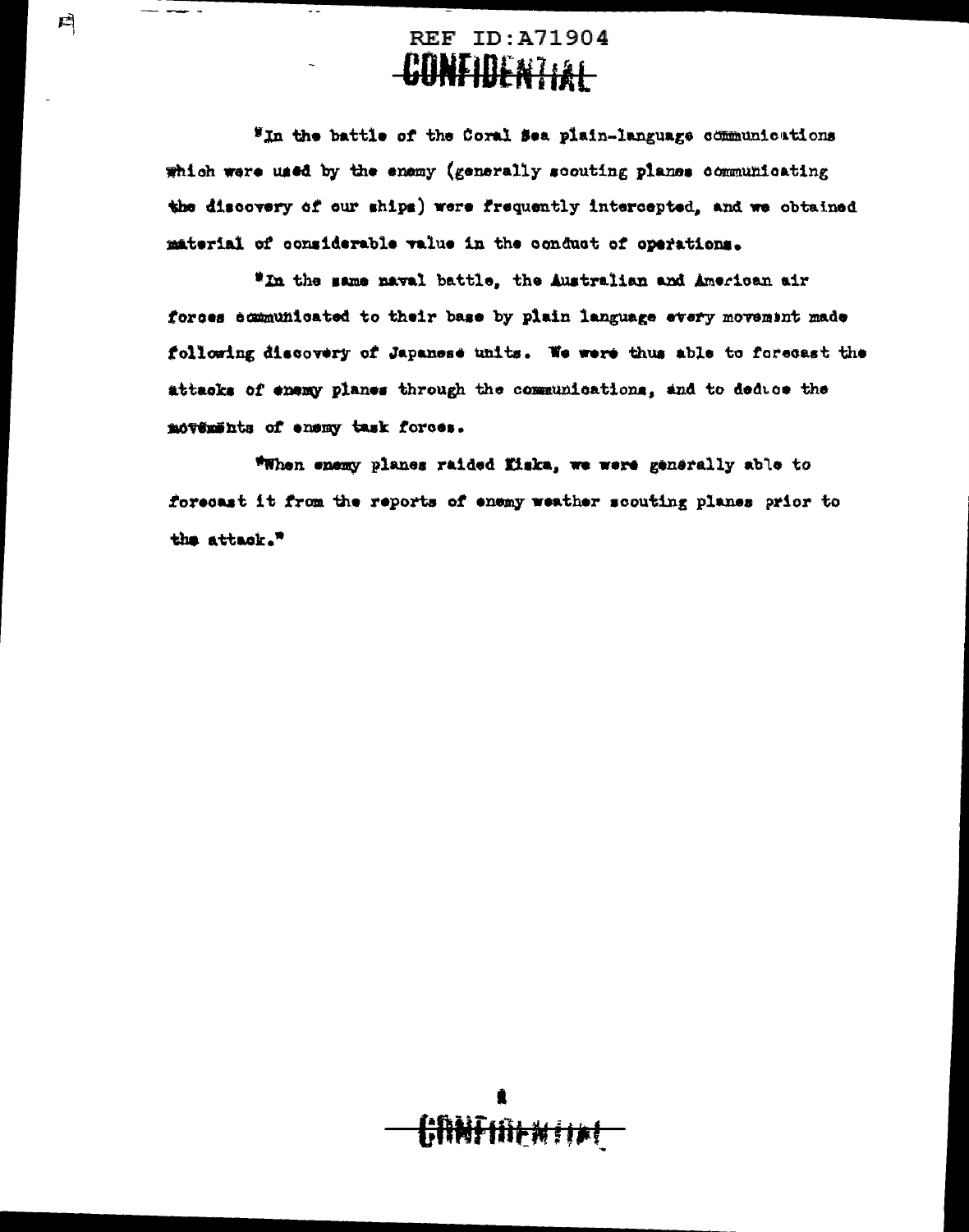**BFE LD: A71904** 

Taterrogation of Japanese intelligence officers a few months sgo brought to light a number of useful facts about the nature, extent, and subcess of enemy efforts in the field of communication intelligence. sapeeially traffic analysis. One of the officers was a Commander Hideo Ösama and the other was Lt. Commander T. Satake. Both held key posts in the radio intelligence section of the Japanese Maval Seneral Staff during most of the war.

finds was the center of the activity described by dsama and Satake. Tere Allied transmissions were intercepted, copied, and sorted by areas. There were seven of these areas - the west coast of the United States. the Indian Ocean and five different sectors of the Pacific. Several officers were masigned to each area. Though usually unable to decide whether transmissions came from ships or shore stations, enomy andlysts used direction finders to determine the point of origin.

Taking Chinawa as an example. Satake made a statement as follows: "A month before Citinawa, BAES + + + had a notable increase in transmissions. Ton days before your Chinawa operation, there was a magred increase in submarine reperts. These are easy to spot because we could get good direction-finder fixes as they closed in. When submarines thanged from routine operational communications to urgent, we deduced that perhaps an air strike or landing might be in the offing, depending upon the tactical situation.

damma, when asked what was the greatest success of naval radio intolligence in predicting future operations, named the Marshalls operation. "We got the word to the garrisons in time to be of some lelp that they should prepare for an attack," he stated. Regarding the basis of the prediction, he explained as follows:

 $-\frac{\text{max}}{\text{max}}$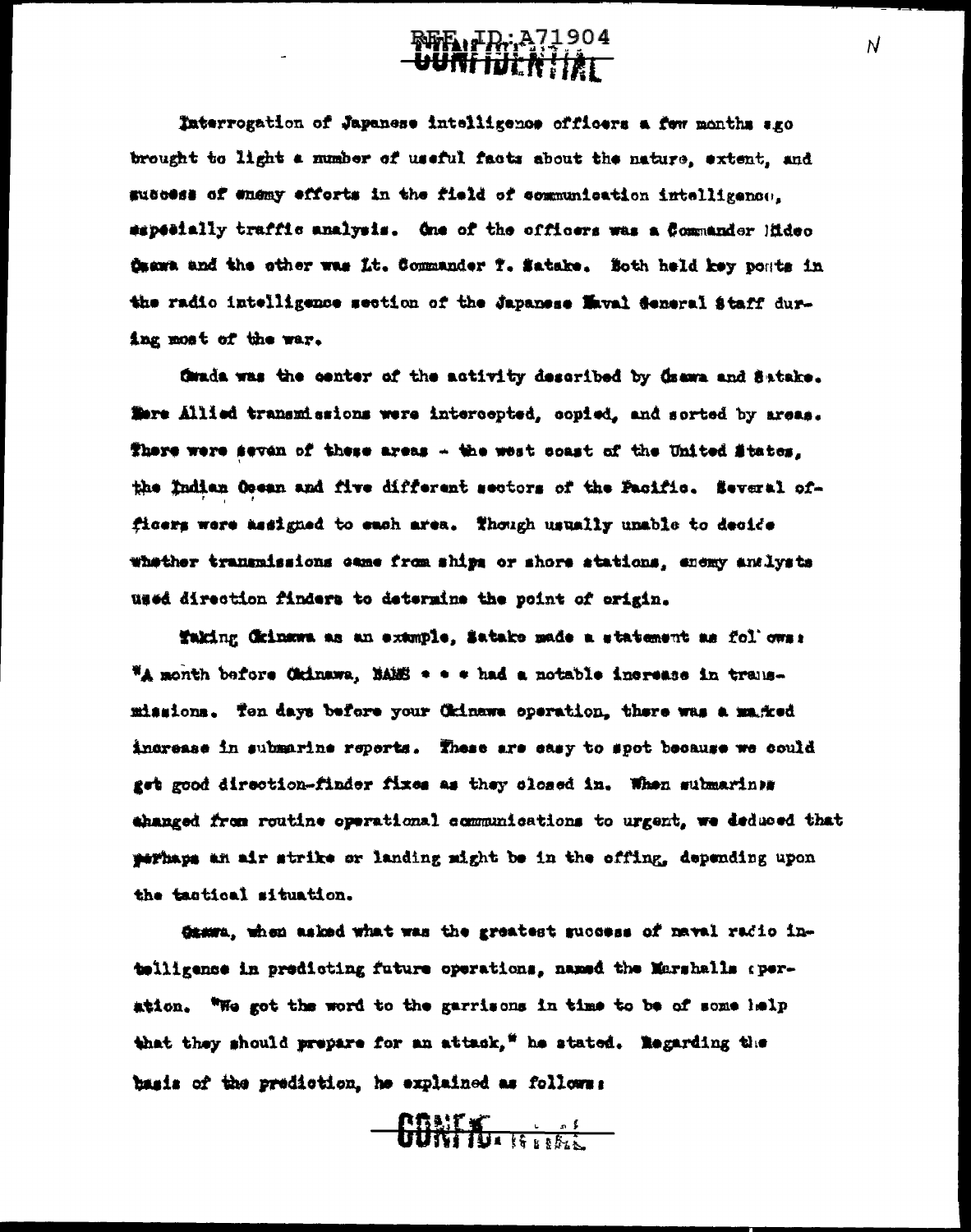**REF ID:A71904** 

## **CONFIDERITAL**

"Bombing grew intense. Both ship and aircraft volume of radio transmissions rose to a peak, and we were able to pick up a few plain language broadcasts. I remember one saying General Olds would ar ive shortly."

Our aircraft often gave away their plans. When B-29s prepared to take off "there was much adjusting of radio frequencies."

AANFIBENTIEL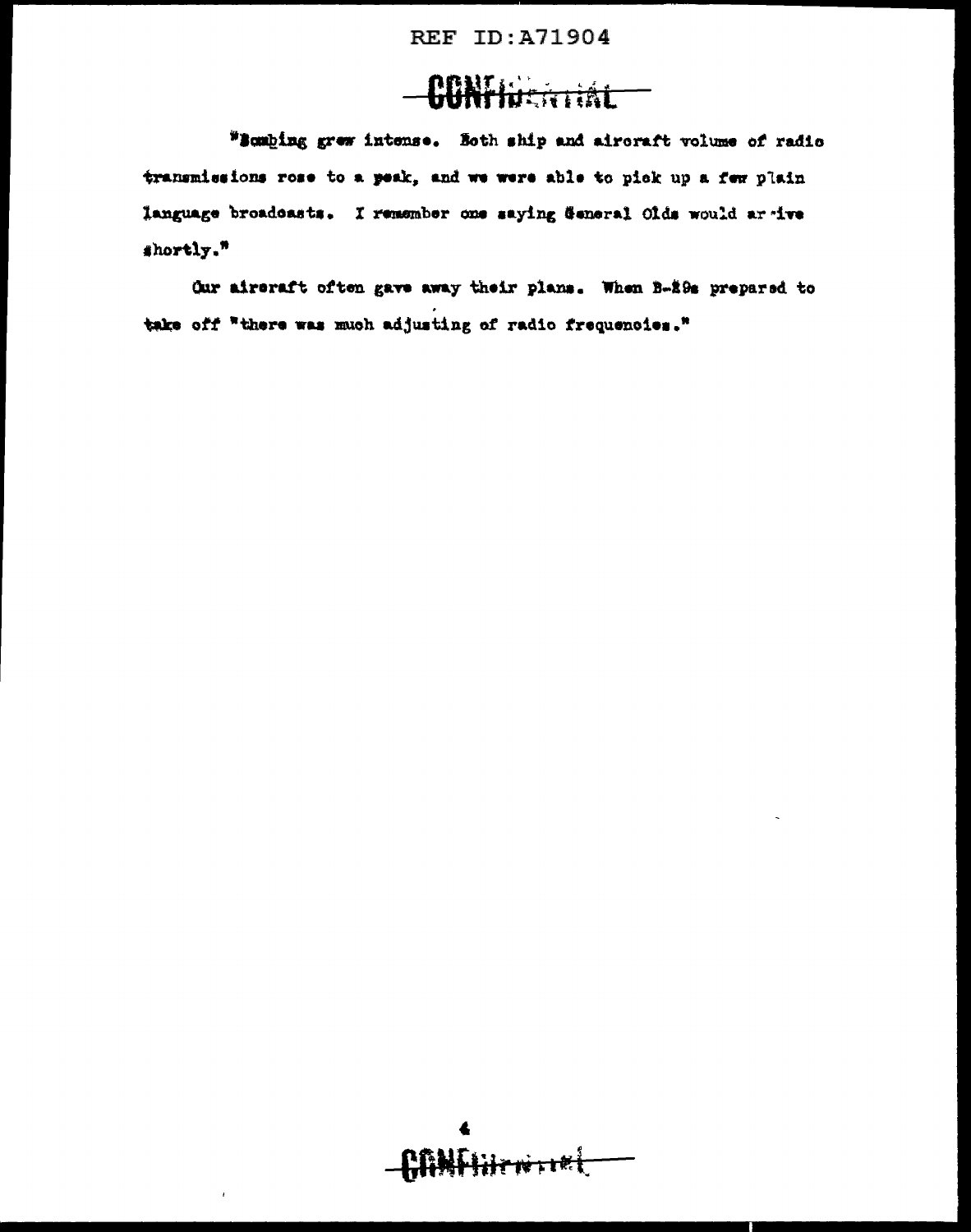## **Chair and Chairman**

The following clear text message, logged by a radio security officer in Italy, is a shining example of how plans may be revealed to the enemy: KHA V XIM.... NESSAGE FOR YOU.... ERITISH WILL BE FIRING FROM IN TO 12:45 TODAY AT FOLLOWING POINTS 908-143, 893-141, 894-150.... EEQUEST TOU DO NOT FIRE THESE POINTS AT THIS TIME....DID YOU GET THAT.... OVER. Another incident early in the Anzio sampaign illustrates the waste of aupplies through the compromise of locations by misuse of communiestions. An advancing tank battalion radioed back in the clear thet an enemy sounterattack was under way and asked that all traffic be stopped at a specified town behind the lines. German intercept notified its air force and within an hour a squadron of planes was strafing a long solumn of traffic halted on the road. Many trucks, jeeps, and cars were wrecked beyond repair, but more important still was the number of men killed.

 $\boldsymbol{\mathcal{A}}$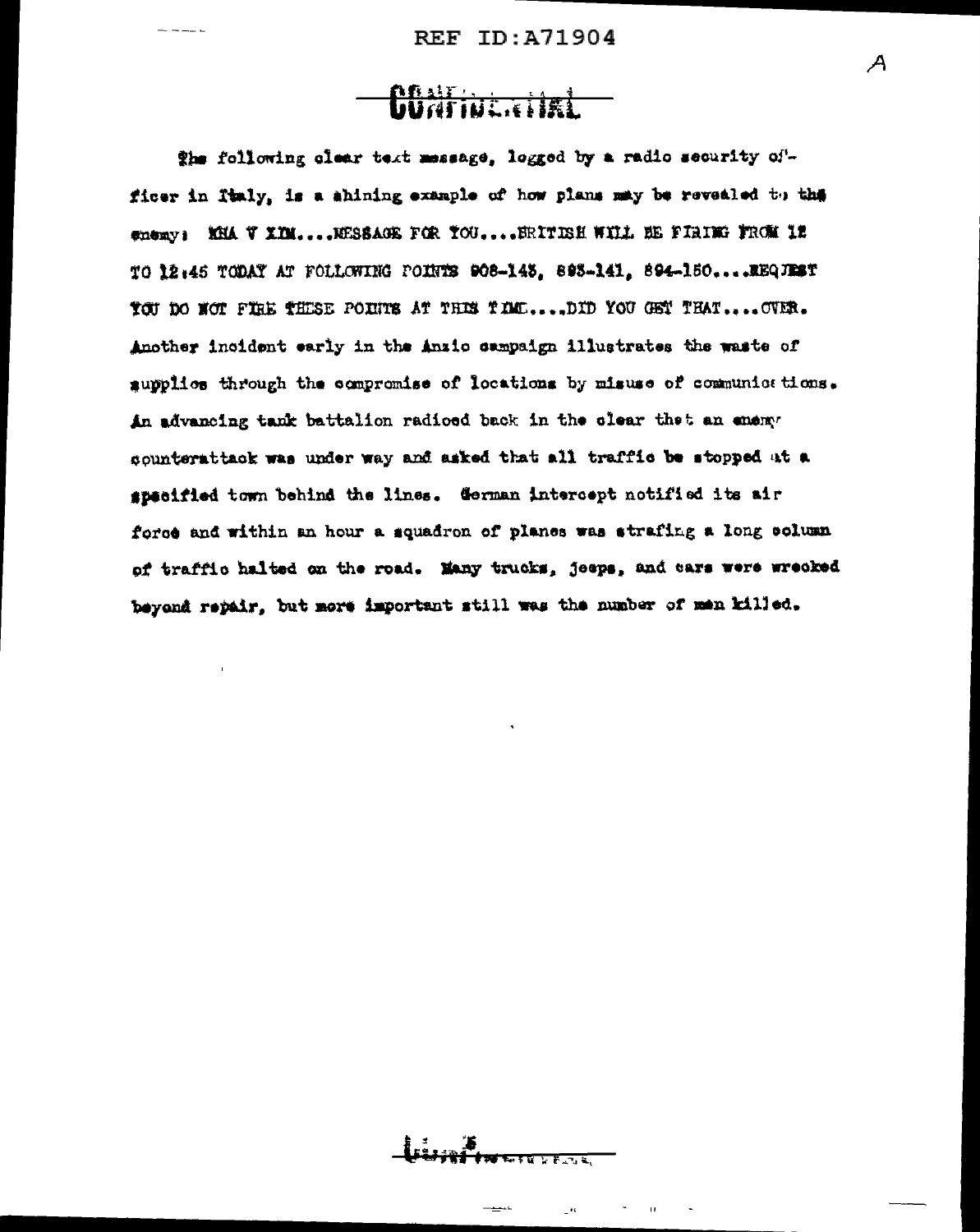**REF ID:A71904 Deurmental –** 

N

fitten during the war violations of radio security on aircraft cirsuits provided the enemy with valuable information. An outstanding example of this occurred after the first air raid on Tokyo in April of 1942. The HORNET and the ENTERFRISE had been sighted. It was important to the Japanese to know what they would do next. Nould they return to Pearl Harbor to refuel or might they steam southward to the Coral Sea?

For several days silence surrounded the carriers. As they approached Pearl Harbor, however, and began to launch planes, the air was enlivened with unnecessary and unauthorised conversation which disclosed the presence of the carriers. It was known that important information opncerning the carriers was reaching the Japanese, and an examination of aircraft circuit logs at about this time showed that disclosures and been made by pilots. The frequencies then in use were favorable to longrange interception.

Corrective action was taken and the pilots learned their lesson well. When the carriers left Fearl Harbor and headed toward the Coral sea, the radio silence of their planes was undisturbed and hope ran high. Perhaps the carriers could get to the Coral Sea area before the rext Japanese push which seemed to be shaping up. Then patrol planes noticed the departure of the carriers and began talking. The information offered by the patrol planes may not have helped the Japs in making their plans, but the HCRNET and the ENTERPRISE arrived too late. The patrol planes received some superheated advice regarding radio silence and the desirability of reporting only enemy ships.

**All Port Address**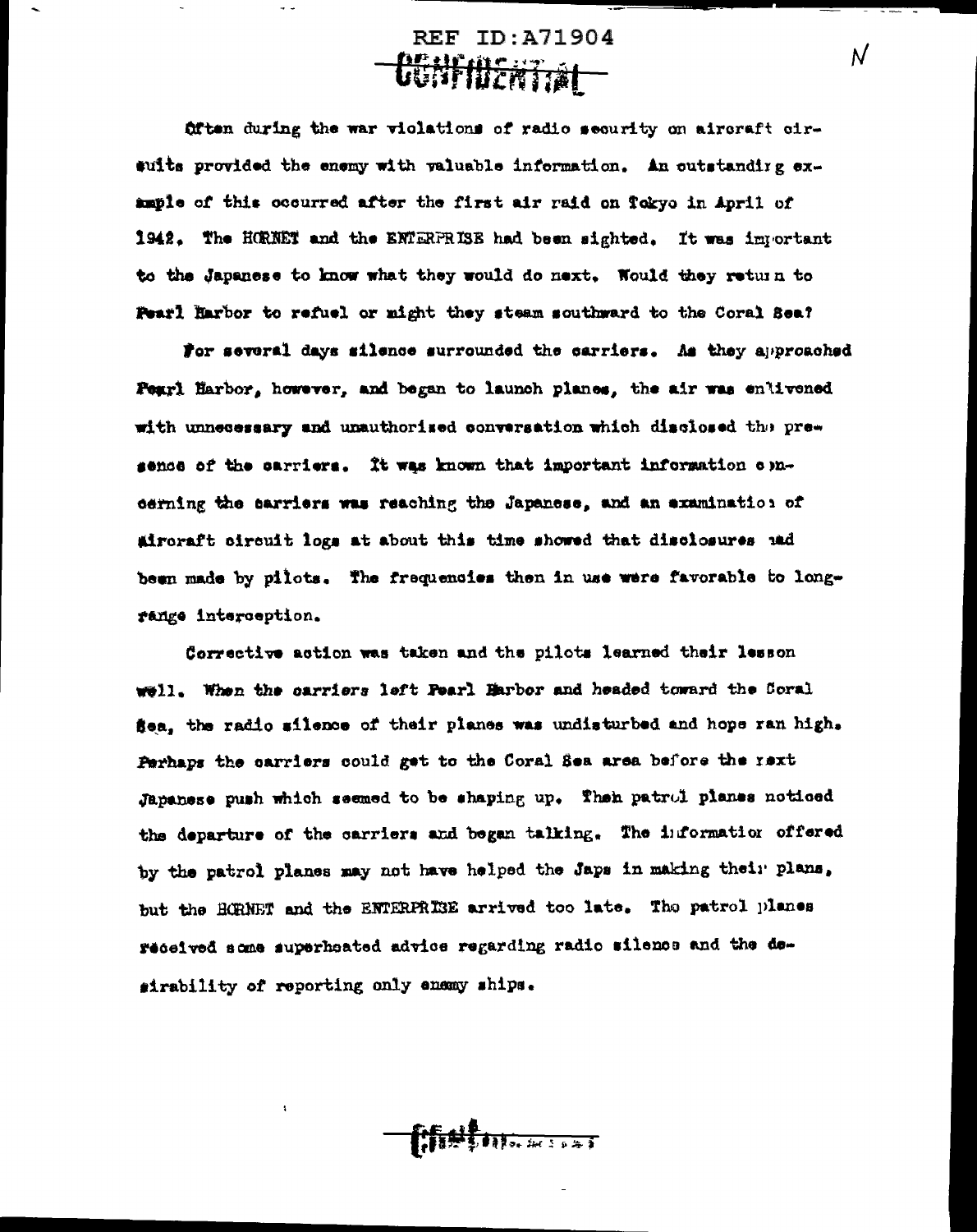## **REF ID: A71904**

A

## <del>CONFIUENTIAL</del>

During the Salerno campaign, a regimental commander ordered one battalion to relieve another at 2300. Unfortunately, the battalion being relieved spent most of the afternoon discussing the details of the move on the battalion command net.

Just before 2500 hours, at the critical moment when the bettalion hoiding the front line was due to move off and the incoming battalion Will marching up from the rear to take over the position, the Germans launched a heavy attack with two assault companies brought up especially for the purpoze. Since neither battalion was prepared to meet the atteck, the Germans won initial successes, and it took three days of heavy fighting to restore the situation.

Prisoners of war afterwards said that the attack was made as a result of interception of our radio traffic.

**WLATER**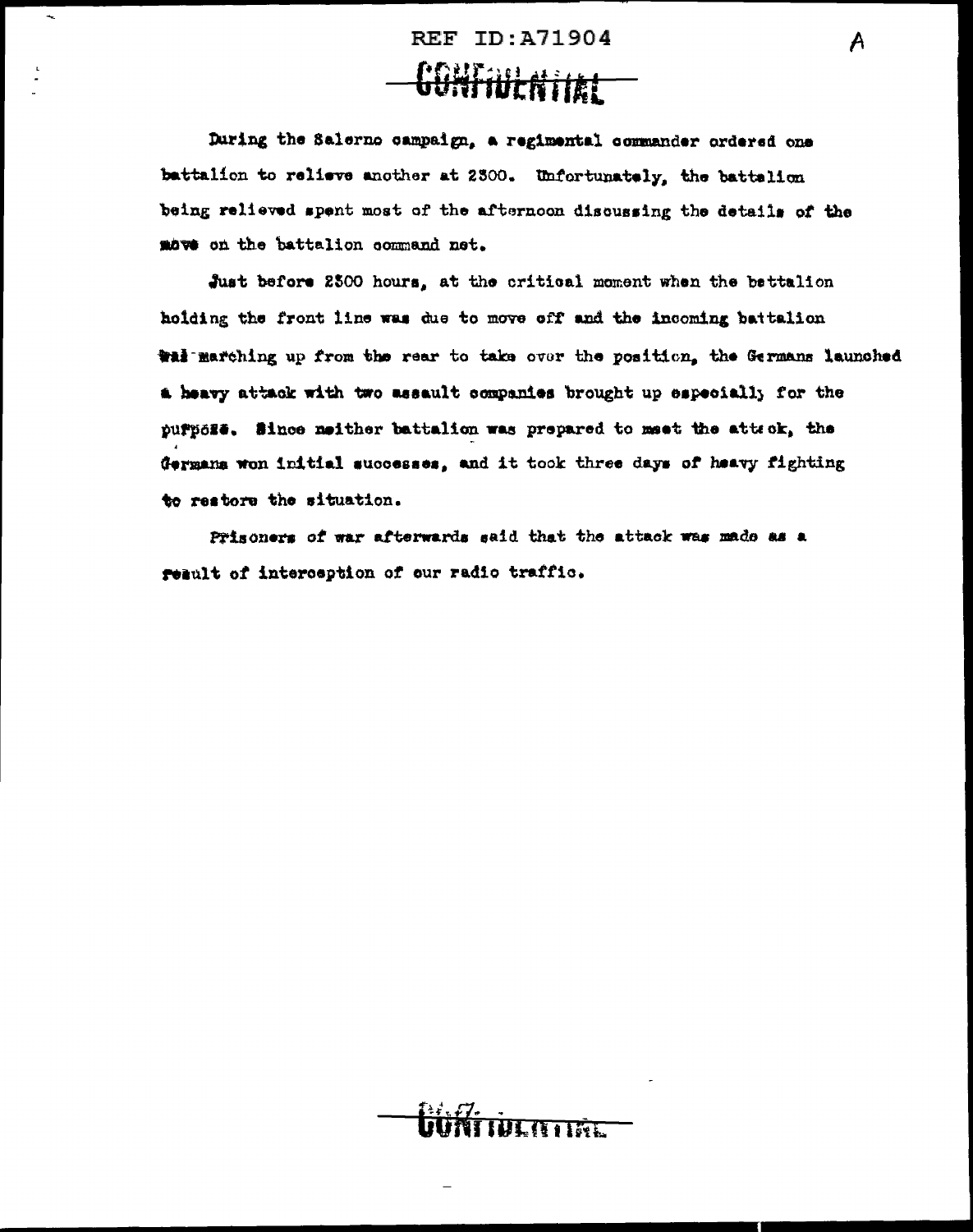## CONFIUENTIAE

 $\sim$  7

During the battle of Germany, Masi intercept operators were particularly on the alert for Allied reports revealing that certain areas inside Germany were not mined. Following interception of this intelligence, those areas were mined immediately, and into these traps walked United States infantry men.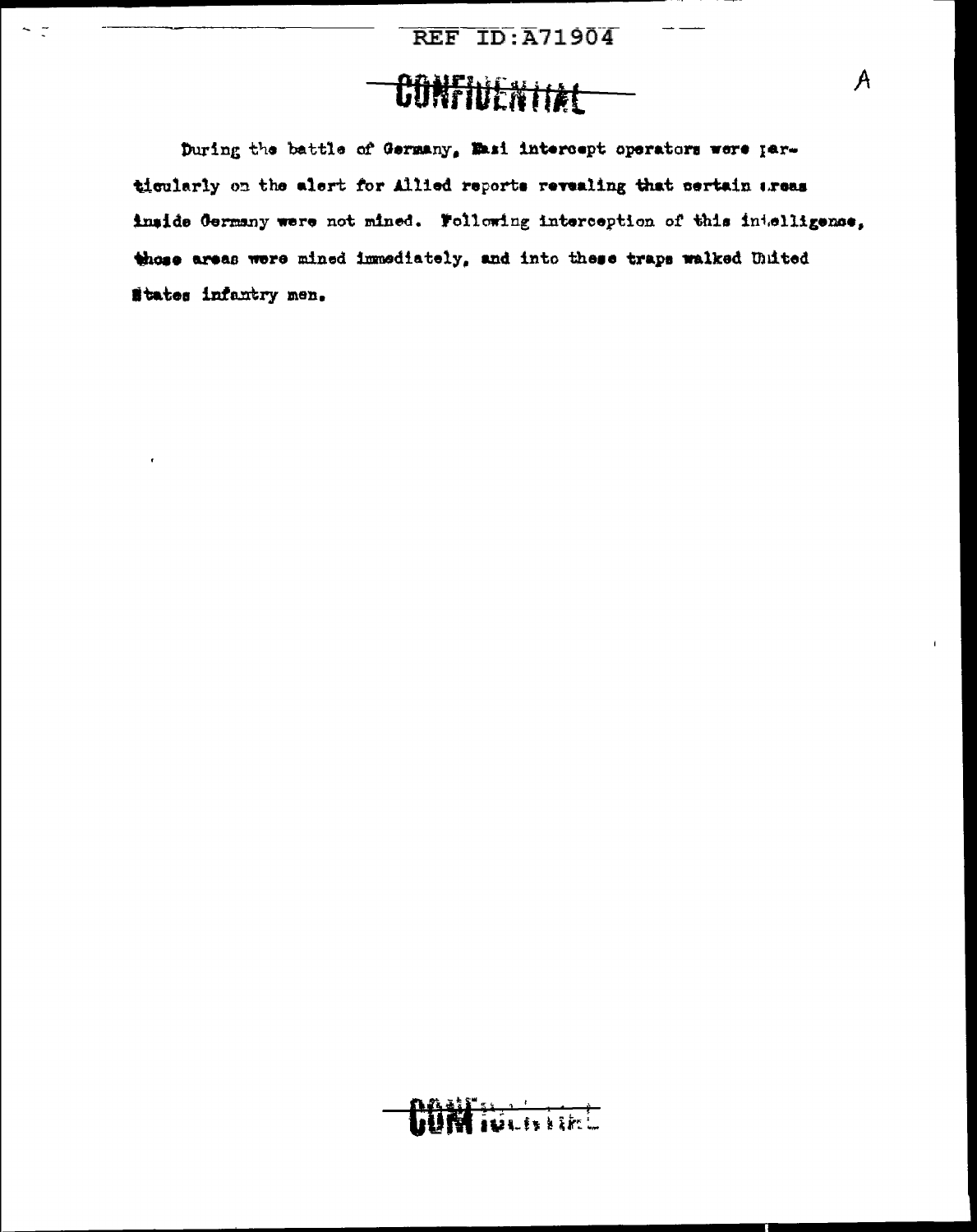**REF ID: A71904** Chifficatist -

 $\overline{\mathsf{N}}$ 

 $\tilde{\mathbf{r}}$ 

In the latter part of 1944, a United States infantry division became increasingly careless about its radio procedure. Enemy interseptions of transmissions containing operator "chat", characteristic sending, and plain language had revealed the identity of all regiments within the division. Early in December 1944, the division launched a major attack. The enemy was listening as usual, and messages sent by the American division revealed the time of attack and other pertinent information. These transmissions were intercepted in time for the enemy to take effective countermeasures and arrange favorable artillery amplacements. The American attack was beaten back with heavy losses.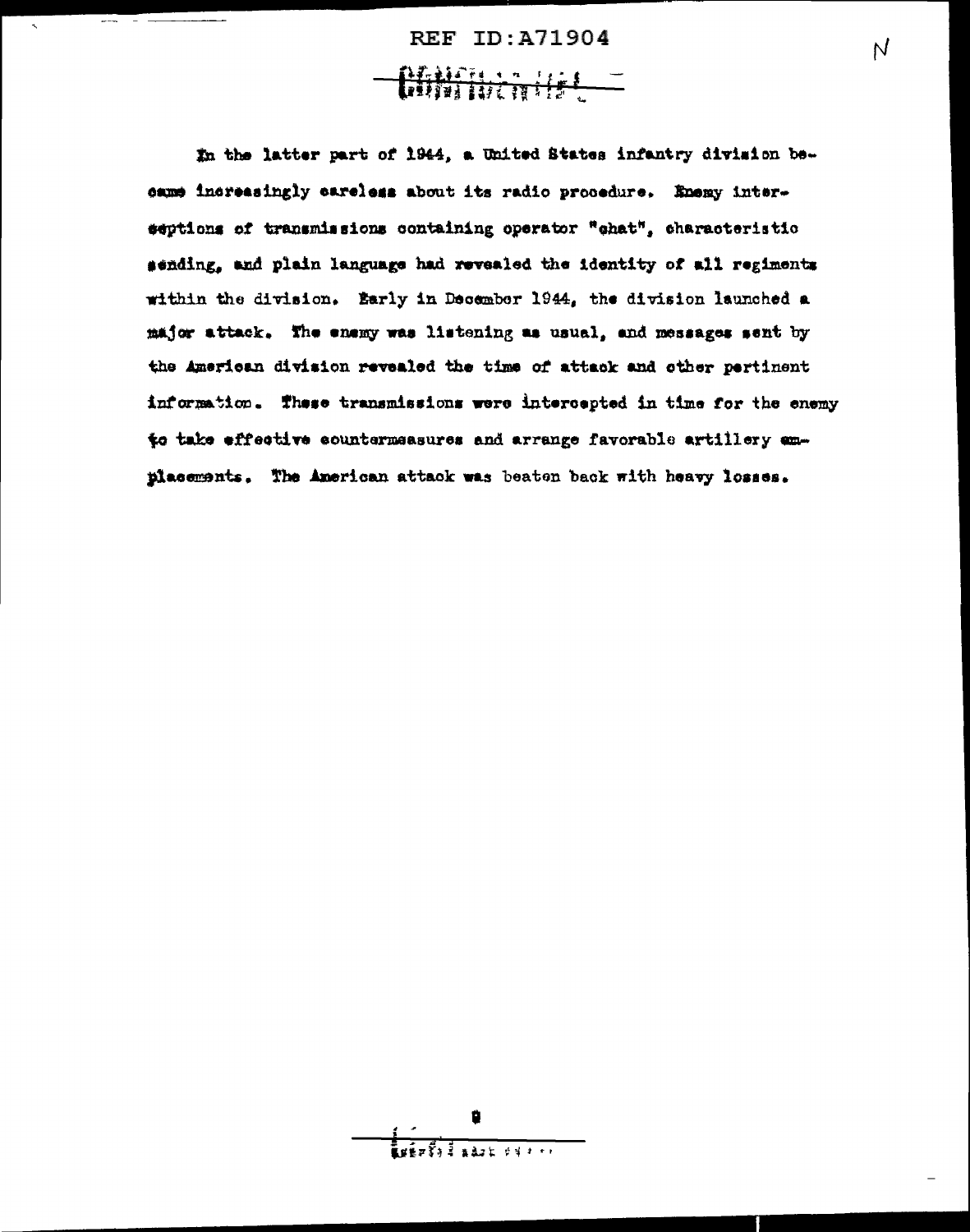**REF ID: A71904** 

# **Cuntiucritike**

In the latter phase of the Allied offensive in Europe, a reconnaissance plane spotted a concentration of ensay vehicles between two German eities. The pilot instructed his operator to transmit this intelligence to his base requesting immediate air support. Unthinkingly, the operator sent this request in the clear. Enemy interception quickly assimulated this information and acted to correct an awkward situation by rerouting the vehicles to a new location. The American attack, diructed at the previous location, was fruitless.

zetht

 $\overline{\mathcal{N}}$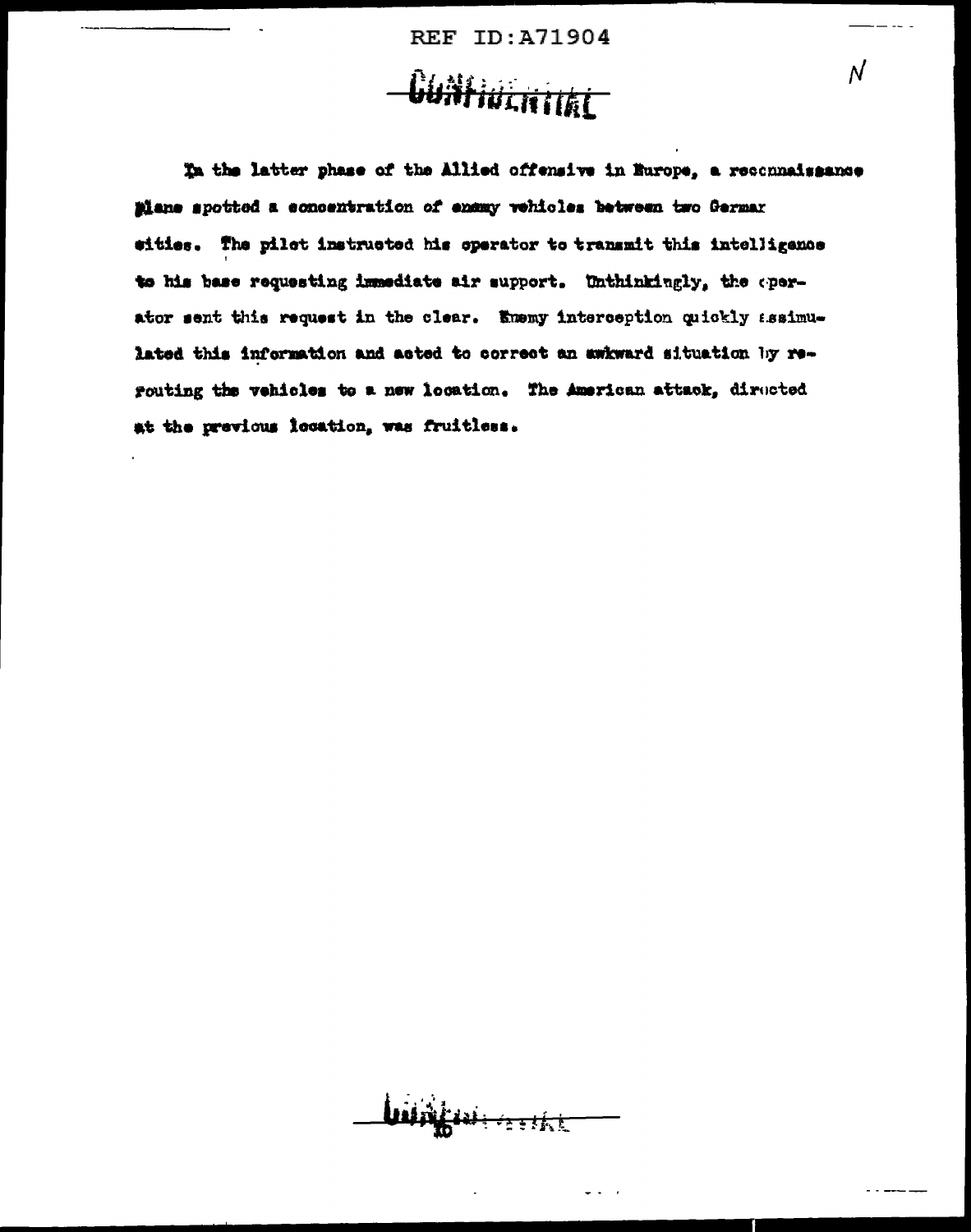**REF ID: A71904** CONFIDENTIAL

A

As the security of cryptosystems has improved, so has the "know-how" of cryptanalysts, both our own and enemy. An incident early in the North African campaign illustrates this point. An enciphered message was sent between two British units. The message was intercepted and broken by the Germans, who enciphered the result in a German system and rushed it to Berlin. The British intercepted the German message, and they broke At. They discovered, much to their chagrin, that the Germans were reading their supposedly secure cipher, and of course changed it is a hurry. All of this took place within a 24-hour period.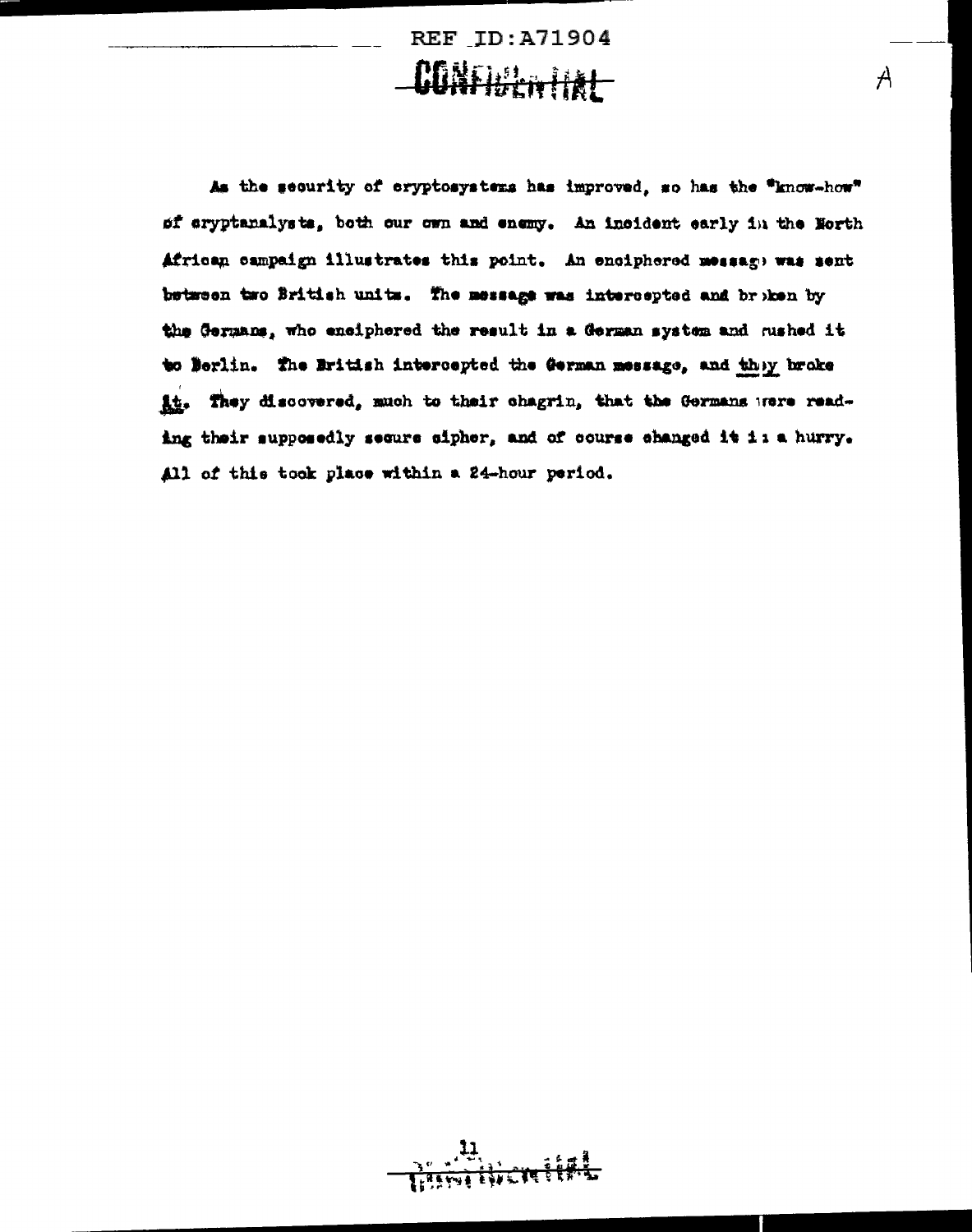**REF ID:A71904** 

*UUAN INLITIKL* 

**「神社」と、「高麗野の風味の音楽」を見えるという** 

Į,

 $\overline{N}$ 

The contents of messages may often be a source of danger in operations, or the lack of sufficient information contained in messages. During 1943, an enemy submarine was able to sink one of our ships and escape from American waters because of incomplete messages, and failure to send a message at all. The submarine might have been destroyed before it stuld do damage had not any one of the following errors occurred: A plane reported resoue of survivors but failed to give the time of the attack, the position of the attack, the course of the sub, or its condition; another plane neglected to make an amplifying report and wasted time asking a question to which it should have known the answer; a third plane failed to give the position of the sub or to communicate with a plans which was in a position to assist. It failed also to make amplify... ing reports promptly, in sufficient detail, and in plain language instead of sode. Speed was vital, and the information was of little value to the enemy.

In another case complicated by the lack of clarity in a sessage. during the final month of the War in the Pacific, a task group made radar contact with an unidentified submarine. All efforts at recognition failed, wisibility was poor, and the submarine gave indications of being heatile. At this point one of the destroyers in the task group received a message from the task group commander which was understood to state: "Glose target evaluation is enemy attack and destroy". The destroyer attacked and the target disappeared. Later it was discovered that the gub was one of our own. What the message actually said was, "Close target and if evaluation is enemy destroy it".

**bojir yr frifed**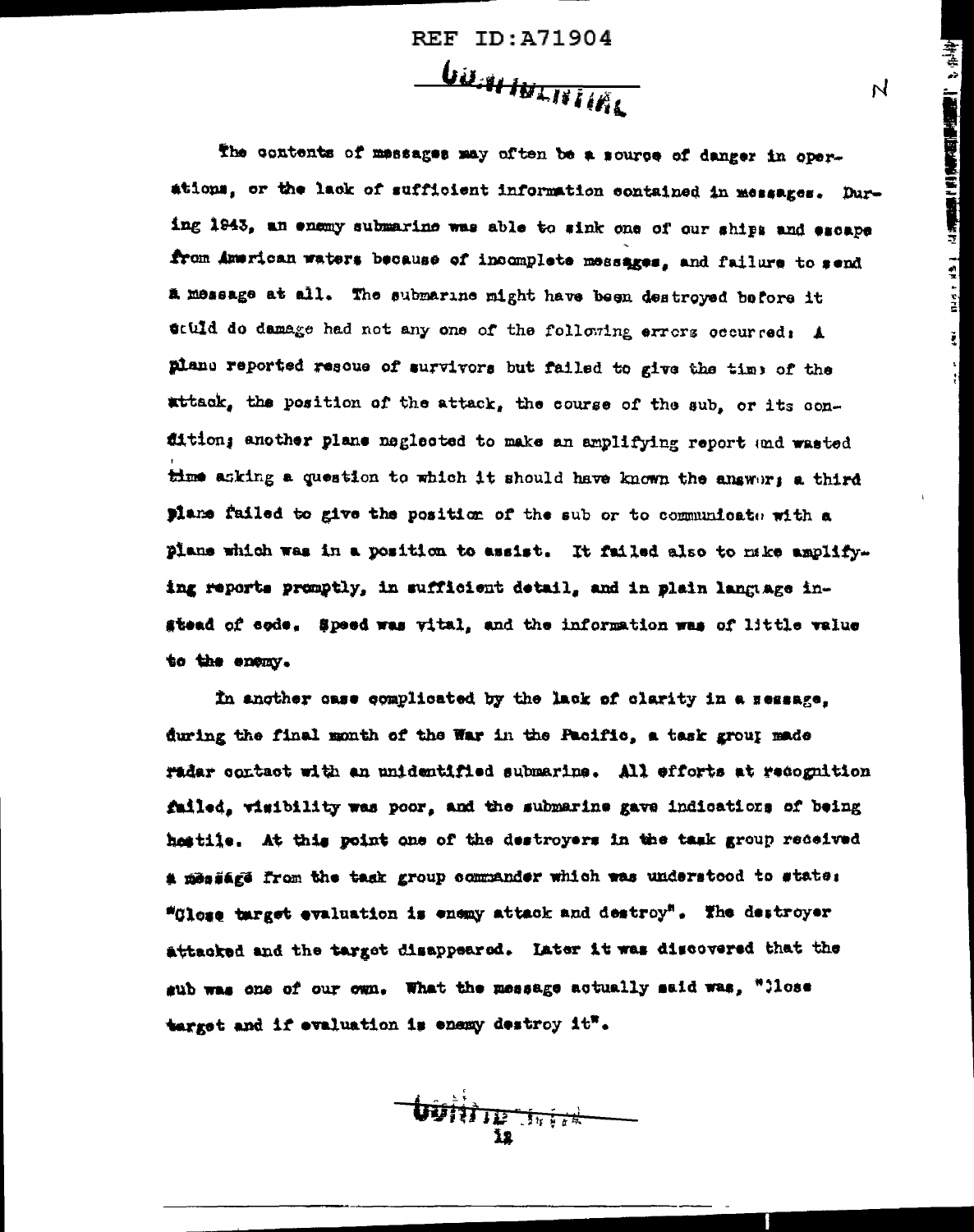BEE ID: A71904

 $\mathcal{A}$ 

Repetition of message elements is a source of much insecurity, as the defenders of Corregidor found during the Japanese conquest of the Phillipines. On the Cavite shore about ten miles southeast of Corregidor were batteries of Japanese artillery which shelled Corregidor and the fortified islands intermittently. During the air raids of the next fear months a special code word was adopted to warn vessels of the inshore patrol when an air raid was expected. The defenders of Corregido - discovered, after a while, that the Japanese batteries on Cavite would begin shelling Corregidor every time the code word for air raid was broadcast to the inshore patrol. This shelling was erratic, but it harassed the gun drews of the anti-aircraft batteries enough to impair their effectiveners. Use of the code word was discontinued, and the vessels of the inshore patrol were required to listen for the sirem on Corregidor or else maintain their own lookouts for air raids. The shelling from the Cavite shore during air raids decreased except when bombers approached from the southeast, thus passing over the enemy gun positions.

<u>talin aldında</u>

 $13$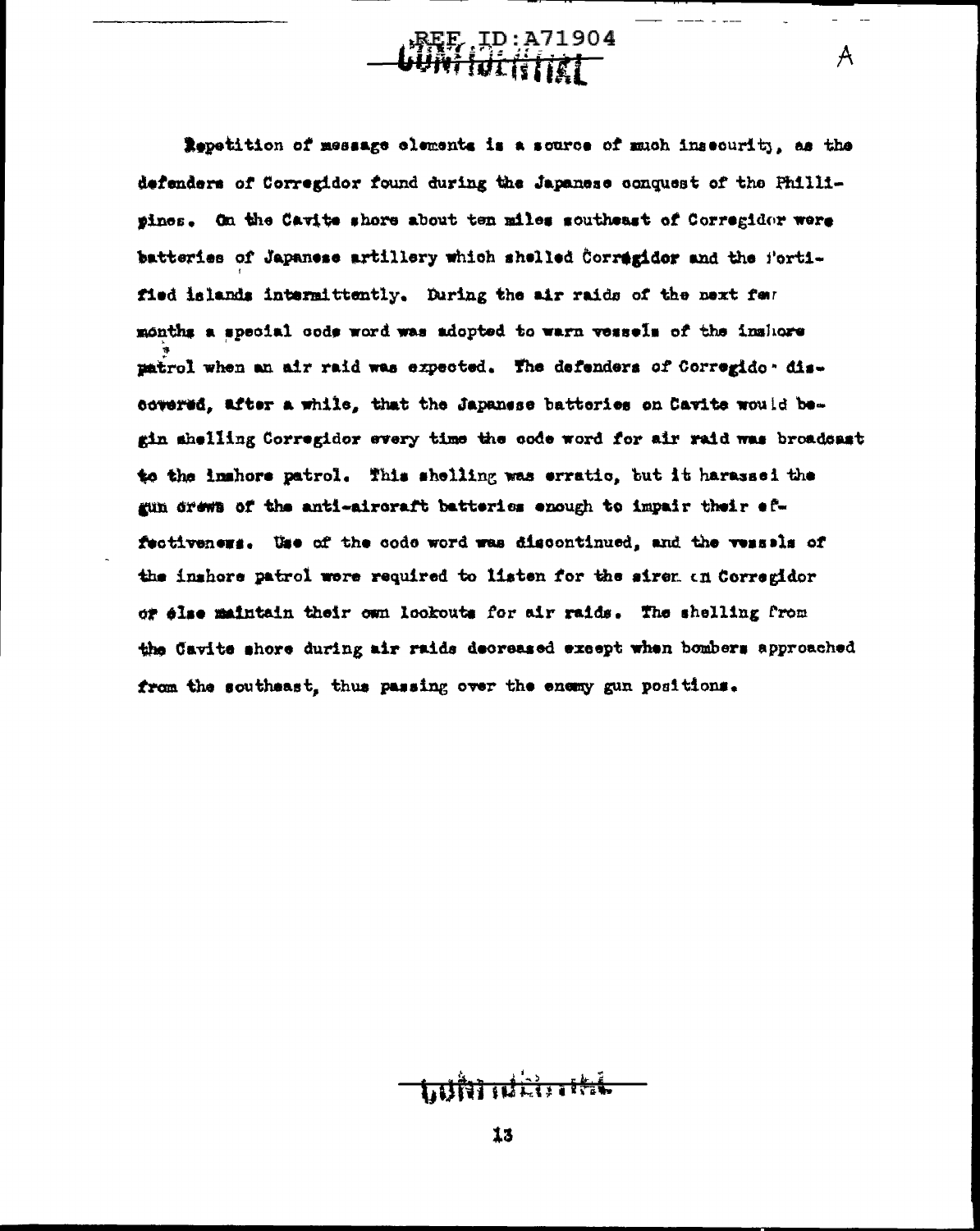UREE AID 6471904

N

**THE PERSON AND INCOME.** 

At times the method of processing messages has produced compromise situations, the methods used being conducive to error and therefore faulty. In one office, for example, it was an established oustom for the plain text of a message to accompany the cryptotext all the way to the teletype operator, who transmitted the cryptotext and late filed both versions separately. One day an inexperienced teletypewriter operator who was doing his best to keep up with heavy traffic transmitted both the snorvoted and the plain-text versions of one of the messages. and it was subsequently relayed by radio. The method of processing was abruptly changed, but the communication officer, who was experienced but had been stationed at that headquarters only three days, received an official reprimand because he had not acted before a compromise could cocur.

In another instance an incrperienced and relatively untrained communications officer was acting as control and handling nearly 10 times the normal amount of traffic. Decrypted messages were brought to the radio shack to be typed. One day a decryption which was not properly marred. sither as a classified message or as a decryption, found its way by mistake into the radio files and was later transmitted in response to a request for a repetition.

【1455】 1256 62 8日热热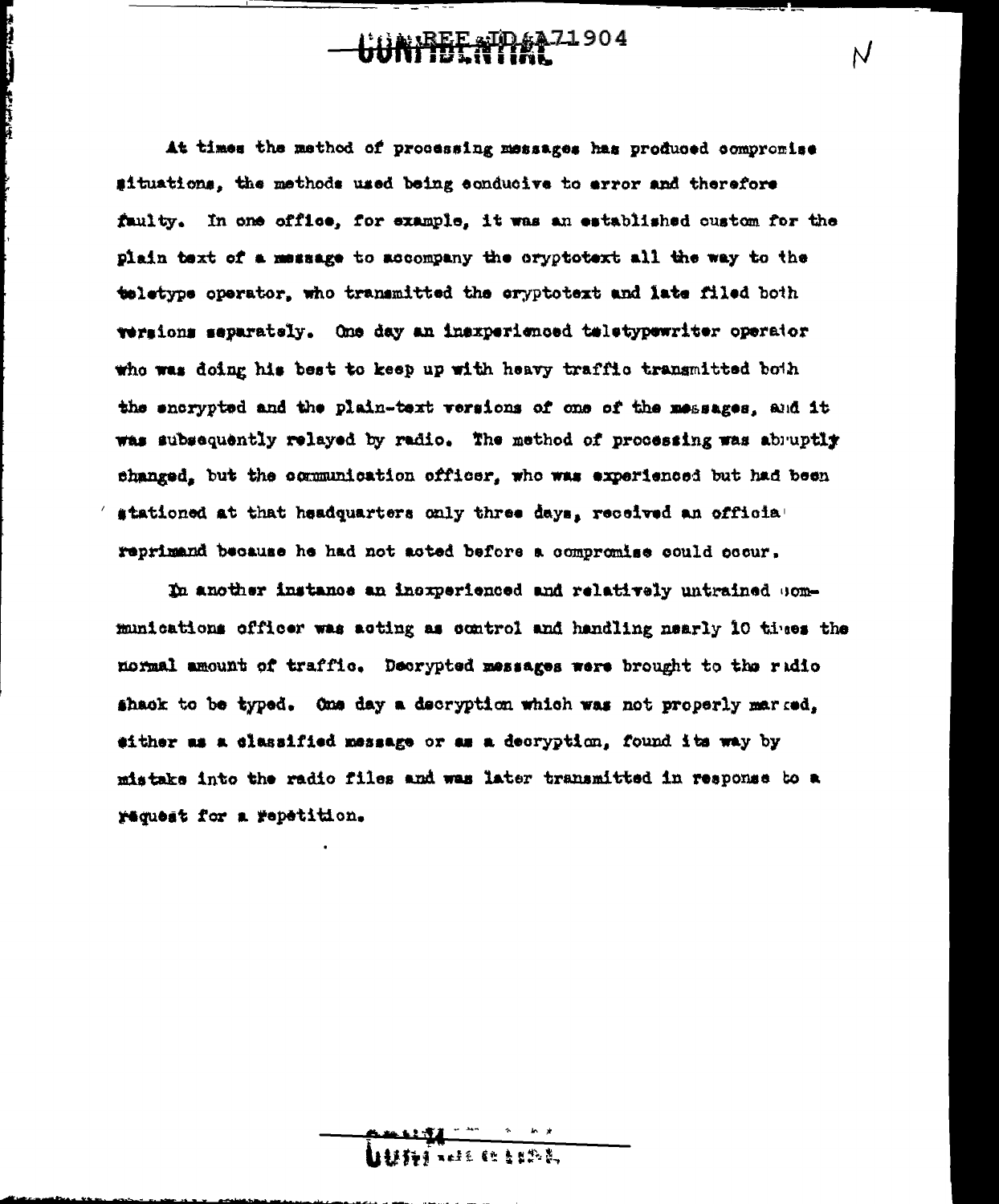**REF ID:A71904** <del>ANKINEN I Í ÁL</del>

 $\mathcal{A}_{\mathcal{A}}$ 

Taking a page from the enemy's notebook, we may derive a lesson in maintaining the security of U.S. cryptosystems. The following extracts from the translation of a captured Japanese document make it clear that the Japanese axpected their own cryptographed messages to be attacked by cryptanalysis, and by implication, that they were expending considerable effort to break J. S. eryptographed traffic.

"Many years of study have gone into the compilation of our latest army tode books, which embody special original systems, and we can be confident of achieving security in the face of increasingly determined scientific espionage.<sup>\*</sup> If we have any unproved suspicions based on doubtful information, these should be thoroughly investigated and care taken not to cause needless anxiet, to higher authority. In all countries scientific espionage will go to any length and bring to bear the utmost intelligence in order to break into a codo, taking immediate advantages of even the slightest flaw, and then by concentrating every gnergy on this, will break the code. For this reason we must spare no effort to obtain definite concrete proof. . . .

"Just as ants may enter through one hole and destroy everything within, so even a trifling error may lead to the loss of a whole army. Therefore, it is expected that henceforth code discipline shall be maintained in use of codes, so that by allowing absolutely no errors to creep in, the security of the codes dan be preserved. . . .

"It is of the utwost importance that we should make continuous progress with our codes, so that persistent enemy scientific intelligence may not catch us up,

AJapanese term for enemy cryptanalysis.

**William**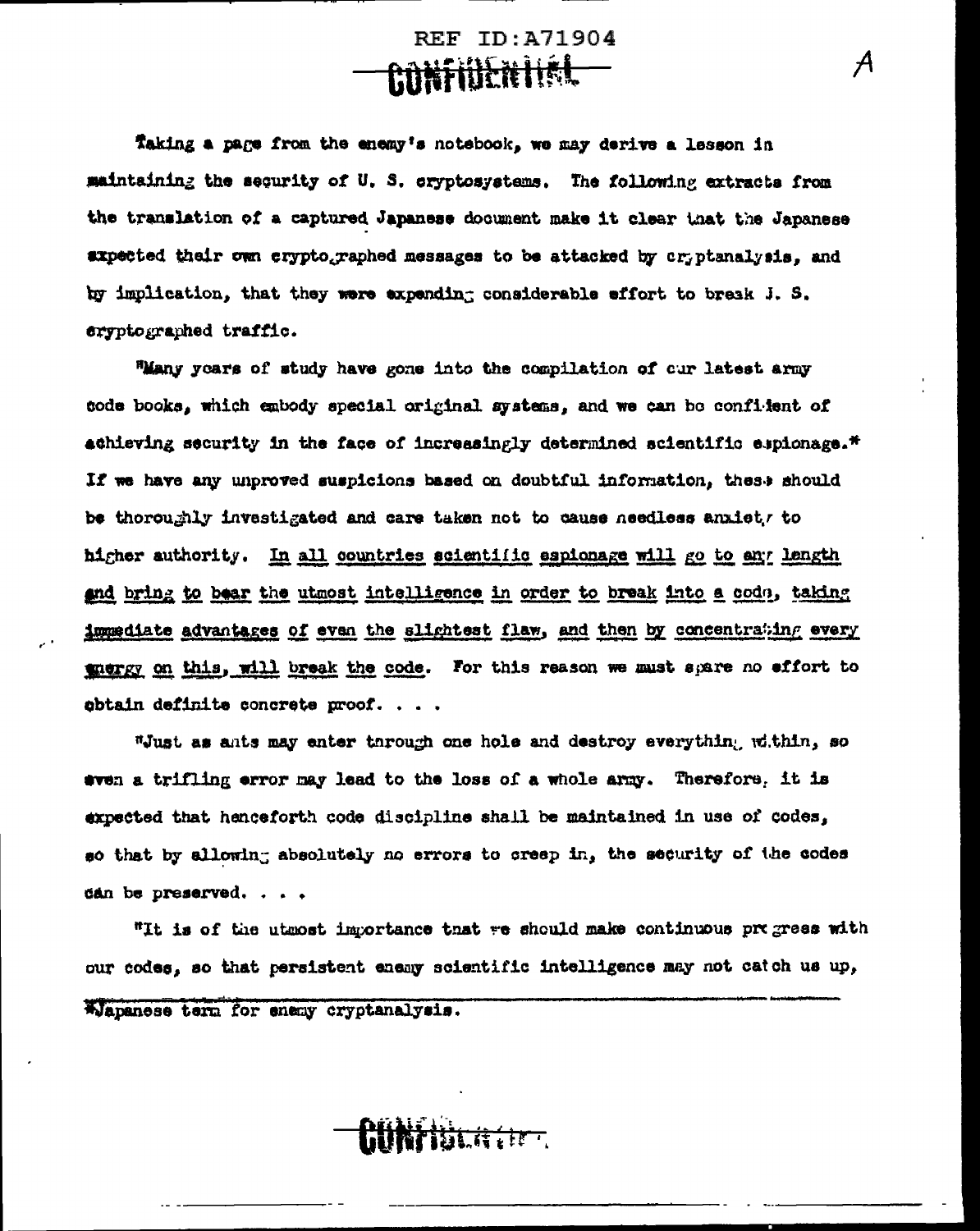## **GONFIDENTIAR71-904**

and that we should recognize the necessity for uninterrupted research endeavors under all circumstances. If we interrupt our studies in this direction in the belief that our present standard is adequate, even temporarily, the enemy will outwit us by scientific intelligence methods and we will be liable to suffer undesirable results. Since first-rate matuematical research is required for theoretical study of these matters, we must redouble our efforts and naturally make full use of mathematicians of high standing. In this direction, all countries are energetically turning their attention. However, our codes have of late made great strides forward and while they seem to have reached the peak of perfection in this matter, under the circumstances mathematical study must be increased and our codes set on a secure scientific footing. Striving after new and original cryptographic methods, we may expect that our codes will lead the world and thus achieve the most important factor in signals security.  $\ldots$ .

"Since we must a ticipate that even our best technical schemes will at once be surpassed by the enemy's technical offensive, we must be victorious in the keenly contested decisive battle of science and once and for all secure over the energy a position of domination in technical matters.... Equipment has not as yet attained the desired objective, either because of a low standard of concealment or because of reluctance to put it into general use throughout the Army. The National Army will henceforth redouble its efforts in the technical field to overcome difficulties that appear insuperable, and will preserve its preeminent position in a science peculiarly Japanese in nature. It is of the utmost importance at present that in this matter we should thus surpass the enemy and contribute to the ultimate perfection of our arms. . . .  $"$ 

It is interesting to note that the Japanese feared their codes would be broken, yet insisted that those codes were secure. They seemed mildly

 $\frac{1}{2}$ 

ا<br>ج

「いいかかいのかい (の)

LUNTING HIAL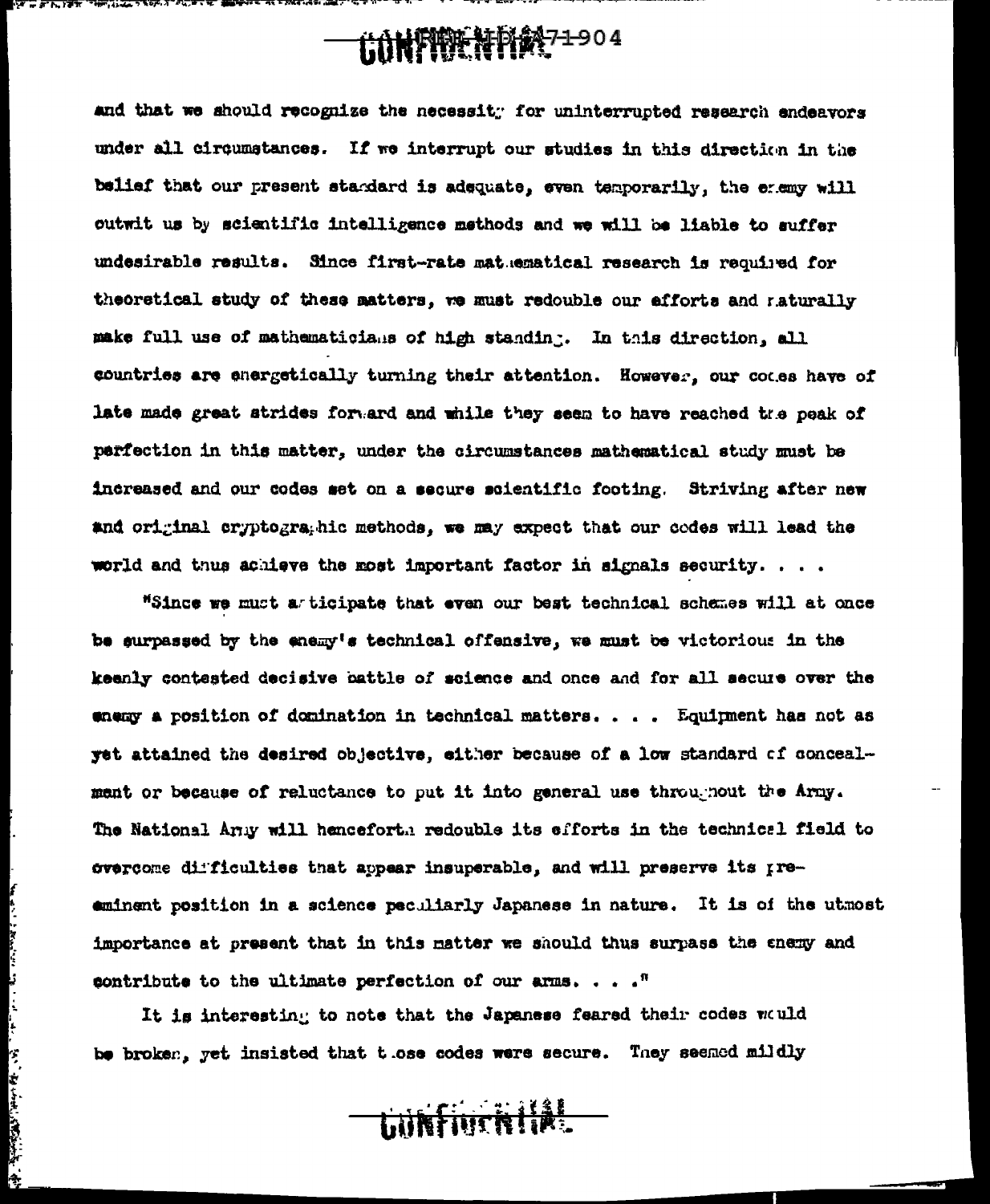### **REF ID:A71904** <u>NTIDEN IAL</u>

hysterical on both points. The U.S. Army's attitude is that its cryptographic systems, when used according to instructions, provide adequate security for the type of communications for which they are authorized.

### **DUNTIVENTIAL**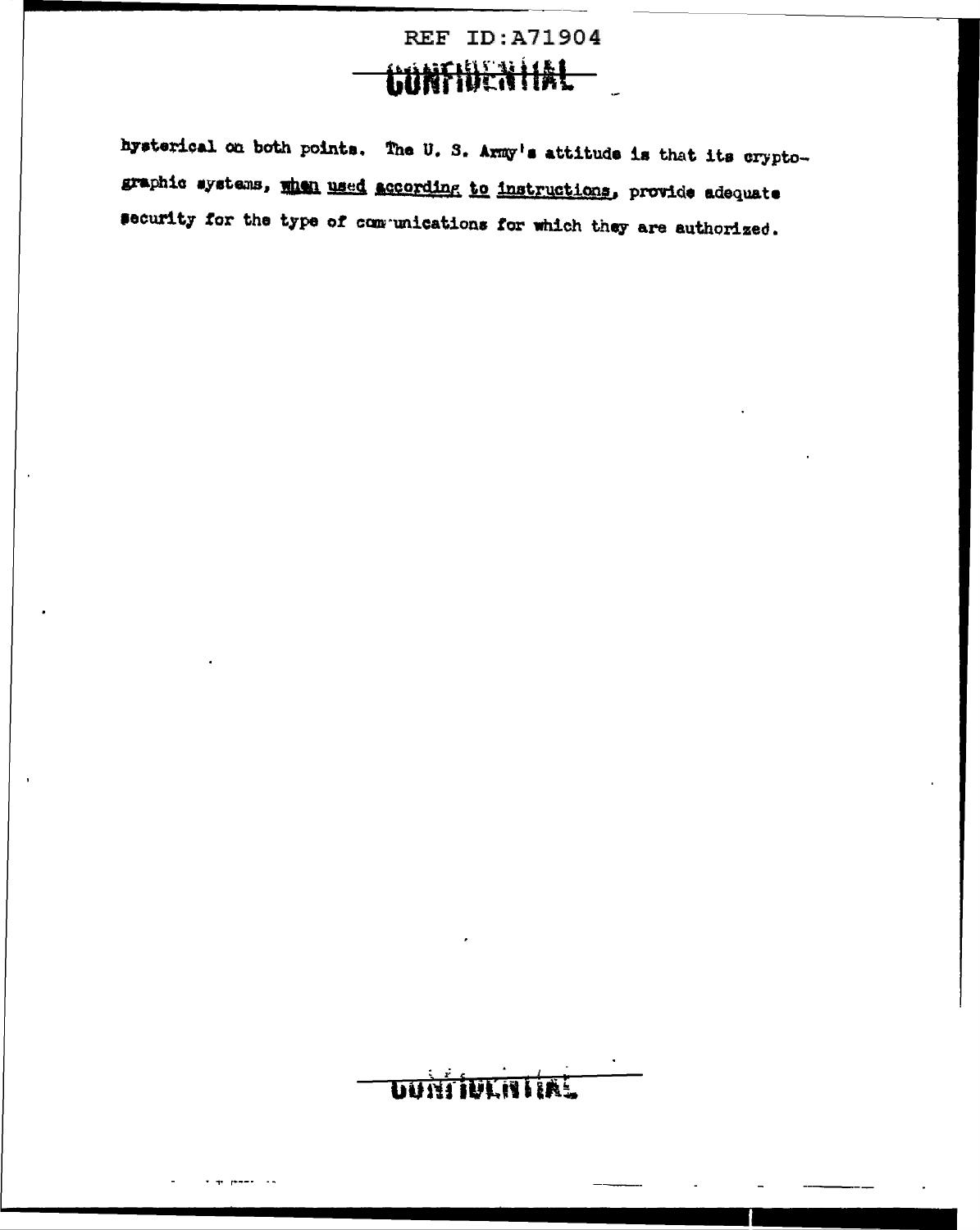**DO REE ID: A71904** 

Moving cautiously ahead during mop-up operations on Kwajalein, a coral stoll of the Marshall Islands, a U.S. Marine stumbled across the body of a dead Jap. This in itself was no unusual occurrence for that hot day in January 1944, but the fact that the marines  $\bullet$ ye was attracted by a watersoaked sheet of paper lying next to the body started a chain of circumstantial evidence which elearly demonstrated the importance of reporting all possible losses of cryptographic documents. It developed that the paper was a cryptographic document extensively used in the Pacific area at the time, and Japanese writing on the document was later translated to read "Rieceived  $3$  January  $1944$ <sup>\*</sup>.

Subsequent investigation revealed that the document had originally been issued in bulk to the Chief Signal Officer for redistribution to the Amy Air Forces for use in the Pacific area. The particular document was theced to a certain bomber command involved in the Kwajalein campaign. Furthor investigation narrowed the search down to a specific equadron of the bomber command, and eventually it was found through questioning the squadron commander that one of the Liberator Bombers in his squadron had been shot down in shallow water near the beach where the water-soaked document had been discovered. The squadron commander, seeing the Japanese capture the plane and its crew, reported the loss of the plane and assumed that higher authority would take care of the document, since it was carried on all the planes of that mission as a part of the equipment.

The fact remains that no one reported loss of the document until it was too late. The Japanese had received the document on 3 January, and the dead Jap was not found until 8 January. This means that it is very likely the Japanese were reading our tactical air-ground messages, and any other messages sent in that particular system, for a period of five days at the height of a critical campaign. Minimiple that

A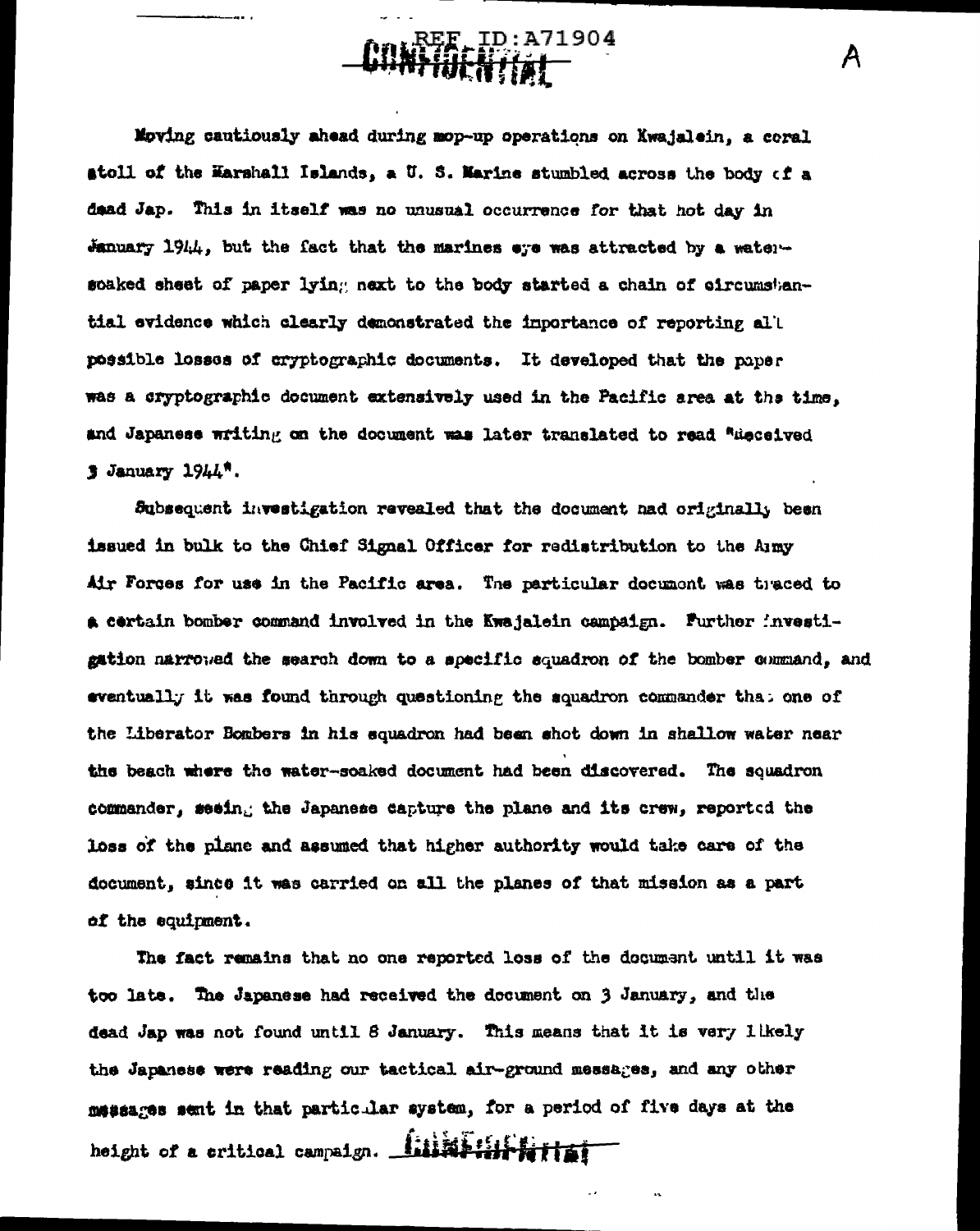**REF ID: A71904 CONFIDENTIAL** 

Ä

Sworn statements reporting that specific cryptodocuments have beer inadvertantly destroyed by burning and requesting release from accountability are frequently received by accounting head uarters. One such mess e was received from the security officer at a certain Port of Embarkation, announcing the loss of a document containing a list of types of installations using a eryptosystem used by the Army. The document was subsequently removed from accountability after a routine irvestigation, and the case was forgotten. A few months later the document reappeared mysteriously and the puzzled port security officer reported that fact and wanted accountability resumed.

All the employees of the signal office were questioned by investigators. and it was learned that a woman employee of the establishment had taken the document home with her; she claimed she wanted to study the document to learn all the establishments in this country using the cryptosystem, so she could apply for a job elsewhere. An investigation of the woman's past record revealed that she had originally been "cleared" at Bolling Field, and subsequently dismissed for "suspicious actions," and that two other air force installations had dismissed her for the same reason, although nothing was ever "pinned" on her.

The woman was dismissed from her job at the port signal office, but the FBI requested that she not be prosecuted, as the Inspector General recommended, as they desired to keep her novements under surveillance.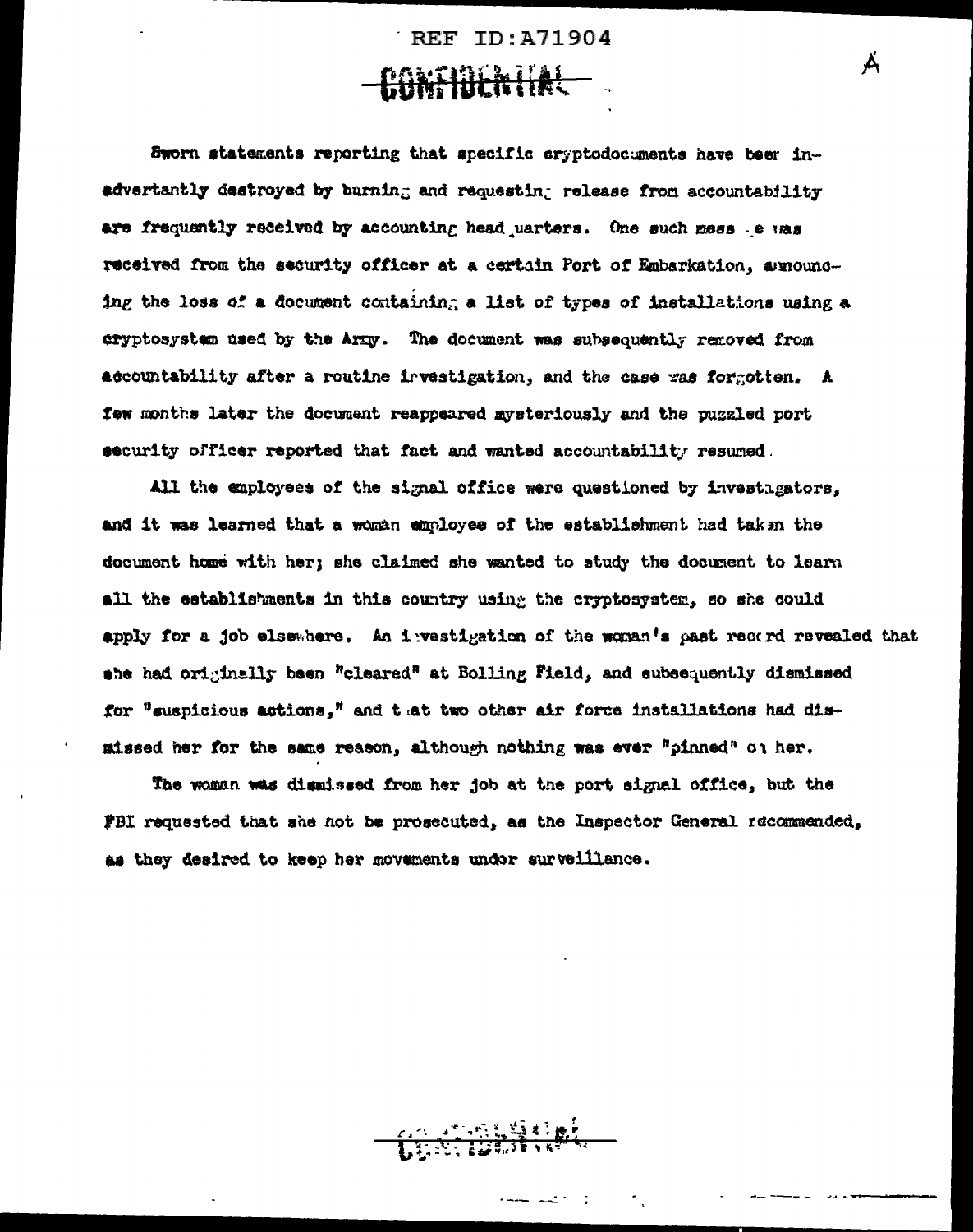١

## **WANKING**

A first lieutenant in charge of a code room in Canada owed his freedom and relatively honorable reputation to the clemency of the President. Visited by his wife one day, he "pulled rank" on a security-minded sergeant, who protested the violation of security regulations, and permitted his wife to enter the code roon. He showed his wife one of the shief cryptomachines in use by the Army, and let her encipher messages as she pleased. The sergeant, who had covered everything in sight, left and returned with the post intelligence officer, who placed the lieutenant under arrest w.der the eyes of the wife he was trying to impress with his importance. The officer mas found guilty at the court-martial which followed, and was sentenced to four years at hard labor, and a dishonorable discharge. In reviewing the sase, the President commuted the sentence to a reprimand and subsequent transfer to another station.

## Uusii IVENII

 $\mathcal{A}_{\mathcal{A}}$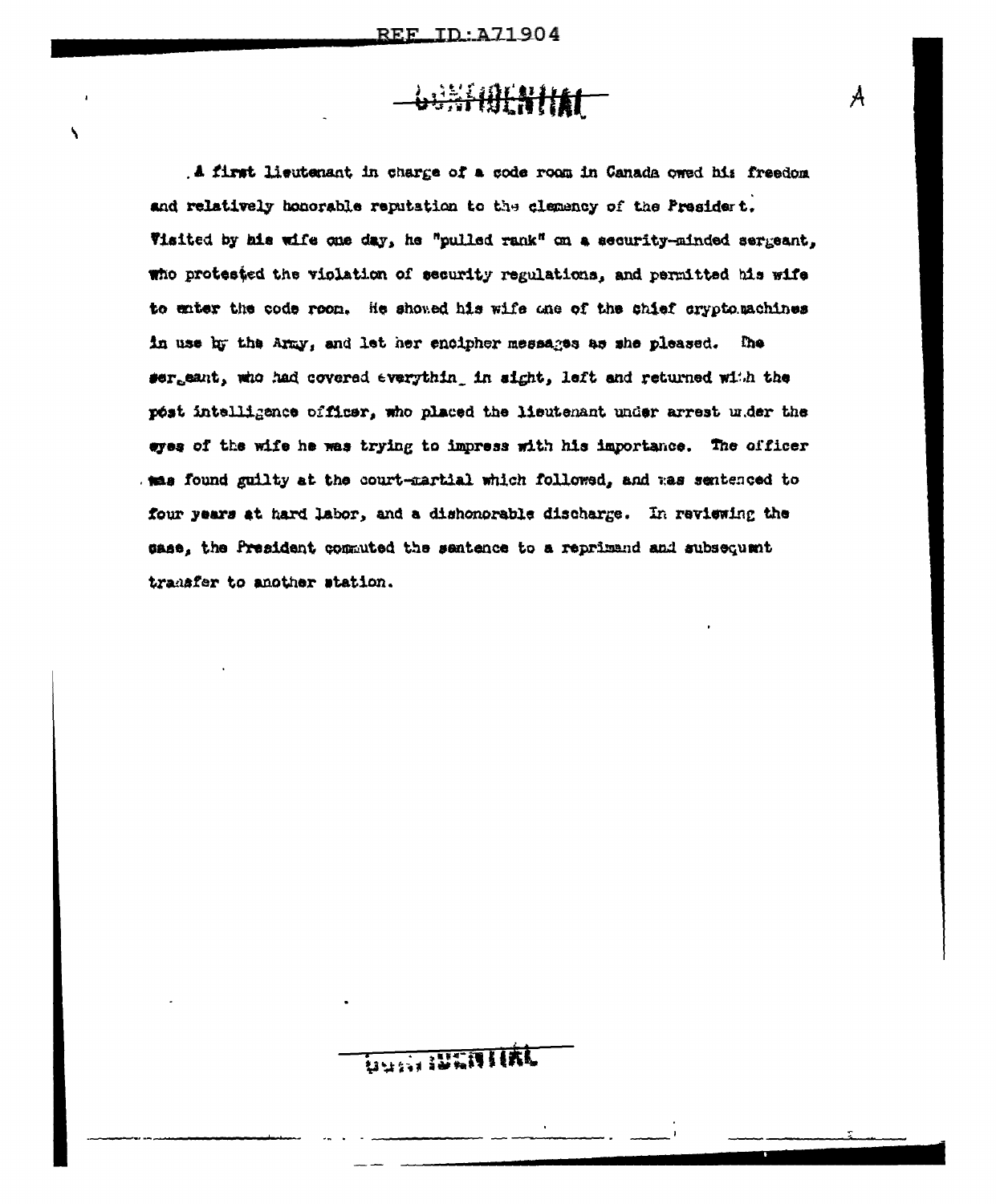## **CONFREGHIVE** 71904

A

A Major at an ordnance plant is now fully conscious of security regulations as a result of two bitter experiences. After being charged with losing a cryptographic document for which he could not account, the Major requested that his account be inactivated. He was "through" with erypiography. The authorities obliged, requested the return of certain materials and the destruction of the rest. The Major, who had been severely reprimanded for his first violation, replied at some length on the destruction of some forty or fifty documents. The case was forgotten.

A routine investigation of the Major's files, some time later, conducted by a carefully trained security officer, revealed that some twentyfive of the documents reported burned were still on file. The Major and a captain who had "witnessed" the burning of the documents, were charged with false swearing, and were heavily fined under the 104th Article of War.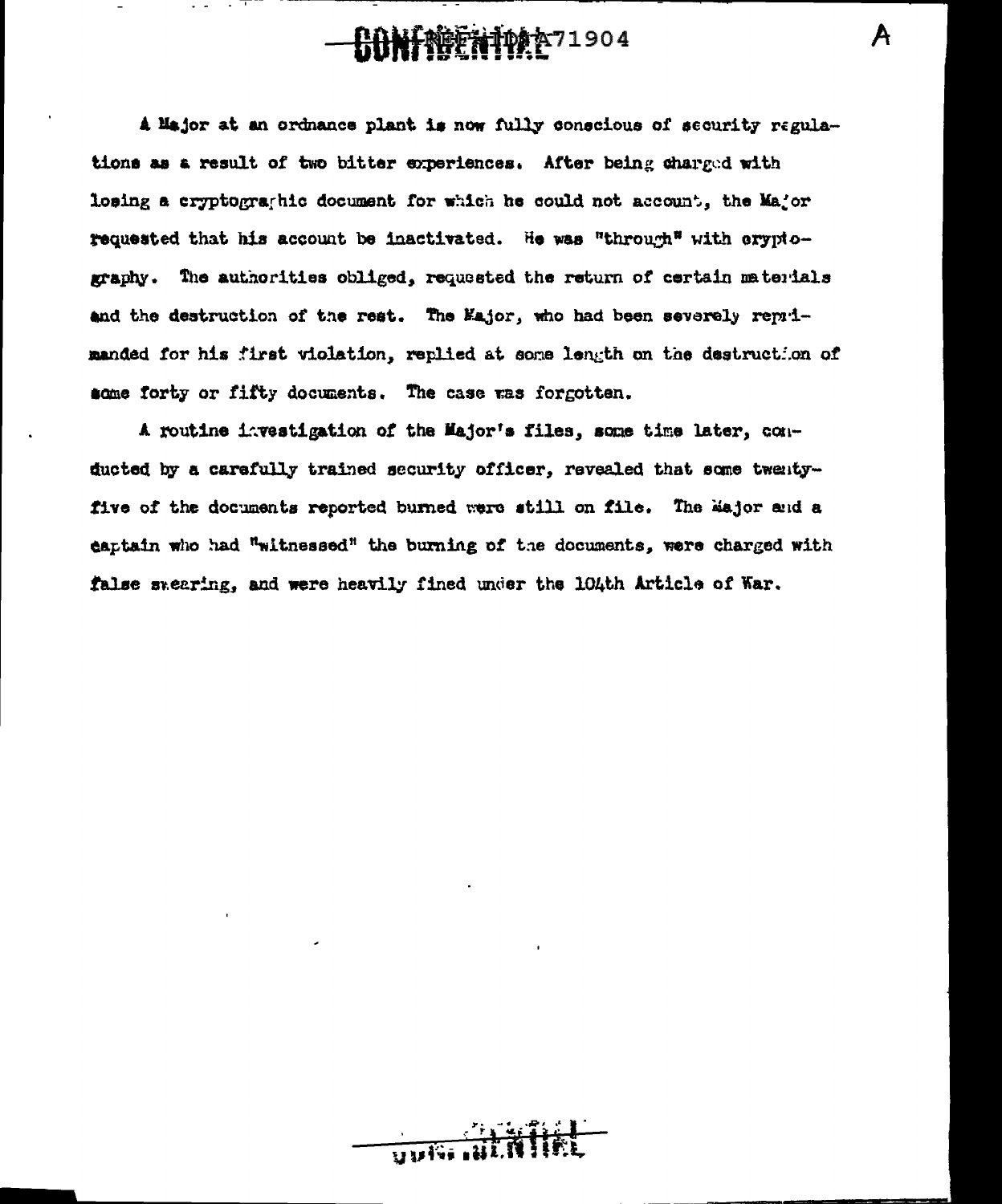it the height of the invasion of Saipan, a Japanese intelligence geport was picked up which stated in effect that Japanese intelligence was having considerable success reading the American traffic enerypted in a certain system in use throughout the Pacific area. It was not known whather or not the enemy cryptanalysts were having phenomenal success with the messages, or if some physical or eryptographic compromise was involved.

REE AD: A71904

Д

The break in the case came when a report reached accounting authorities that the 27th Infantry Division had "changed its accounting records" to show that three documents were missing! The 27th was then on Suipan, and the battle for the Mariannas was in its closing phases. after a long bloody struggle. Here obviously were two facts which could be linked. and an investigation revealed that they were more than remotely linked.

July 7th was a bad day for the 27th. On that date two command posts of the 105th regiment, both located near fanapag Marbor, were cusr-run by a powerful Japanese force, who wiped out both headquarters, the persennel, the machinery, equipment, everything in sight. A signal salvage stimitary recovered what it could, but when all the reports were in, three arypto-documents could not be accounted for in any way except that they were in the possession of the enemy. The 105th regiment reported this . fast to division headquarters, which was the correct thing to do. However, division merely sent back an indorsement stating that "resords have been changed" noting the loss of the documents. The missing do numents were Joint Army-Navy key lists covering a period from 1 June 1944 to 截 July 1944, so the Japs undoubtedly had "considerable success" reading traffic during that period!

linkilikn ital

 $\omega$  and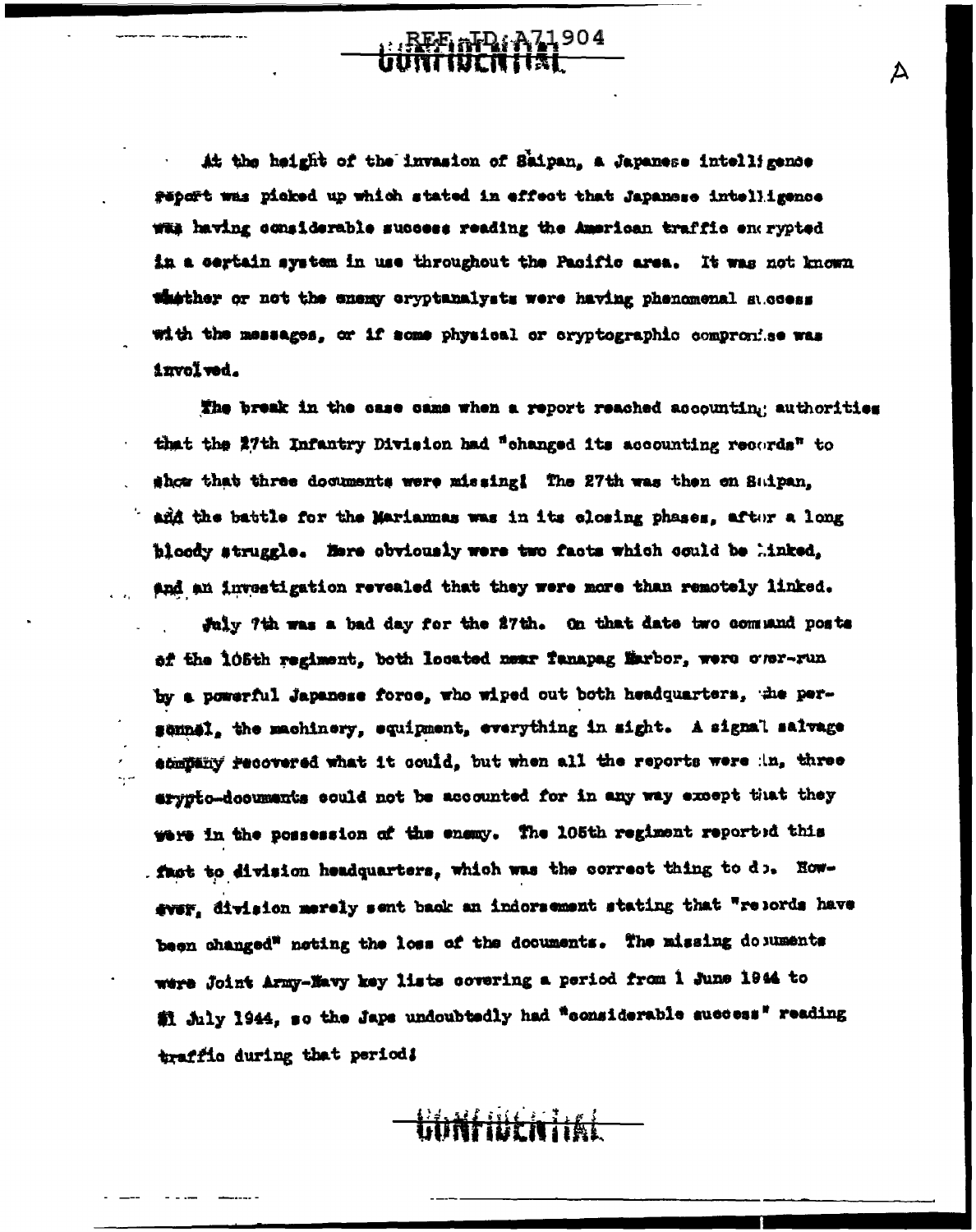

 $\sigma_{\rm A}$  ,  $\sigma_{\rm B}$  ,  $\sigma$ 

4h

 $\Delta\sim 3$ 

**WELL AS ON AND RESPONSING A MAIL COMMENTARY IN THE AND HOT APPROVAL STARTING CONTINUES.** 

It is history now that the Saipan sampaign went well during i's first week. The fact that 5,000 men were lost in the campaign can never be attributed directly to the captured documents, but it seems more than mere coincidence that most of these casualties were suffered through well-planned Japanese counterattacks after 7 July, the day the first two battalions of the 105th Regiment were overrun.

**Allac**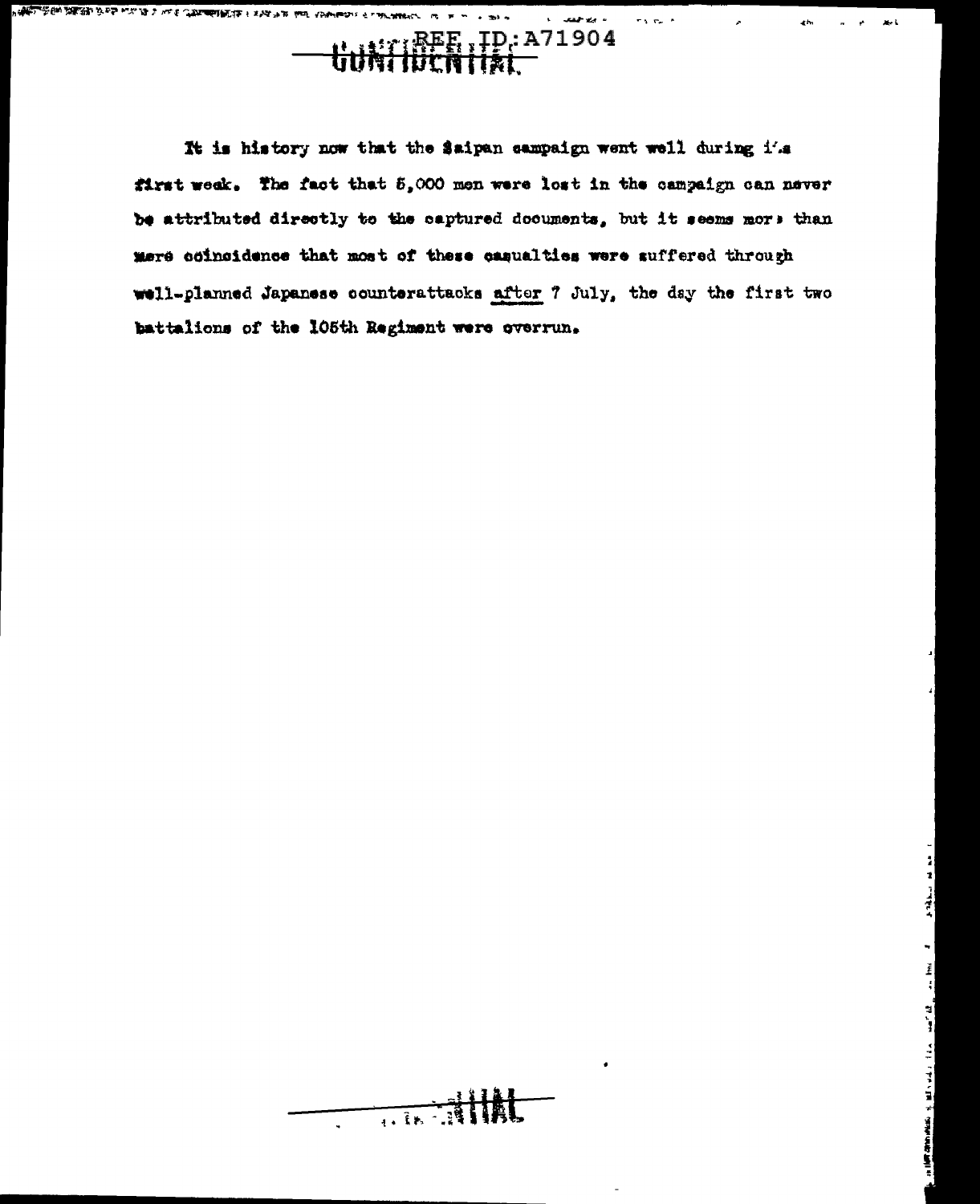ID: A71904 **REF** 

Like the lieutenant mentioned in a previous story, a commanding officer of a signal station neglected to keep information about cryptographic gystems to himself. He had a group of distinguished visitors from an Allied nation as his guests. He had shown then many things about his establishment and discovered that he had 20 minutes left. Being the perfect host, he wanted to keep them entertained; so he took them to the code room, waived aside the protests of the non-com who was on guard at the door, and proceded to give his visitors a demonstration of all that was there. Subsequently he was tried by court martial, reduced in rank from Colonel to his permanent grade of Major, relieved of his command, and sent home for reassignment..

N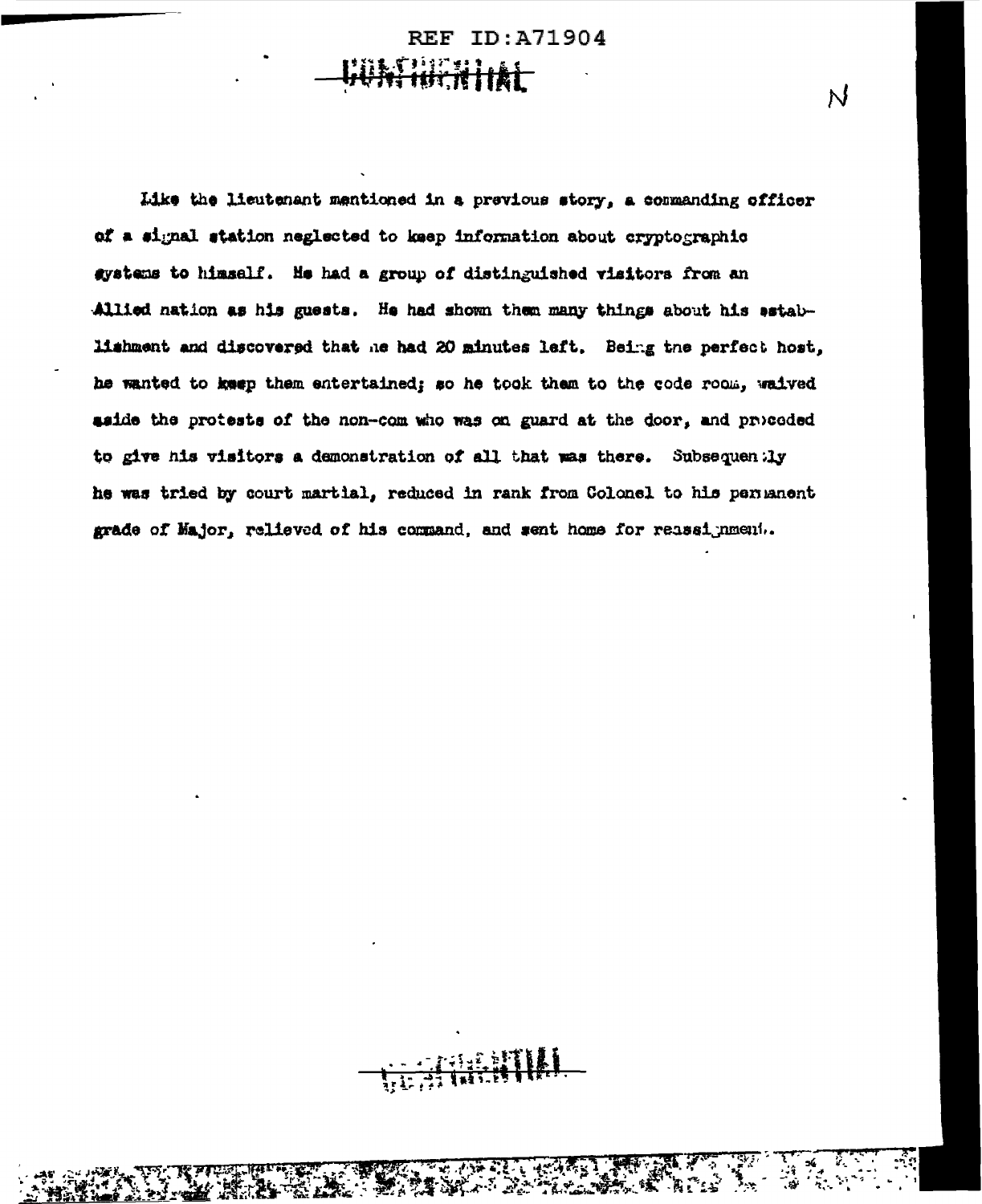#### CONVOY DELAYED

ż

 $\ddot{\phantom{1}}$ 

۲.

 $\mathbf{r}$ 

This glaring violation of Transmission Security happened shortly after the outbreak of the war.

BEE IDIA71904

A flight of B-25's was assigned to patrol duty on the West Corst. Orders read to be on the alert for submarines and to aid in convoying ships. The SOI required a report, upon return of the flight, of the position of a certain convoy, the number of ships, etc.

The flight leader sighted the convoy. Not having read the instructions in the SOI, he reported the position of the convoy, giving the course, number of ships, etc., in clear language by C. W. transmission.

For its own safety, the convoy was immediately ordered into the nearest port. The sailing was delayed for a period of 10 days - ard who can evaluate the LOSS OF THOSE 10 DAYS!

فتتنخفض ويؤنبن

N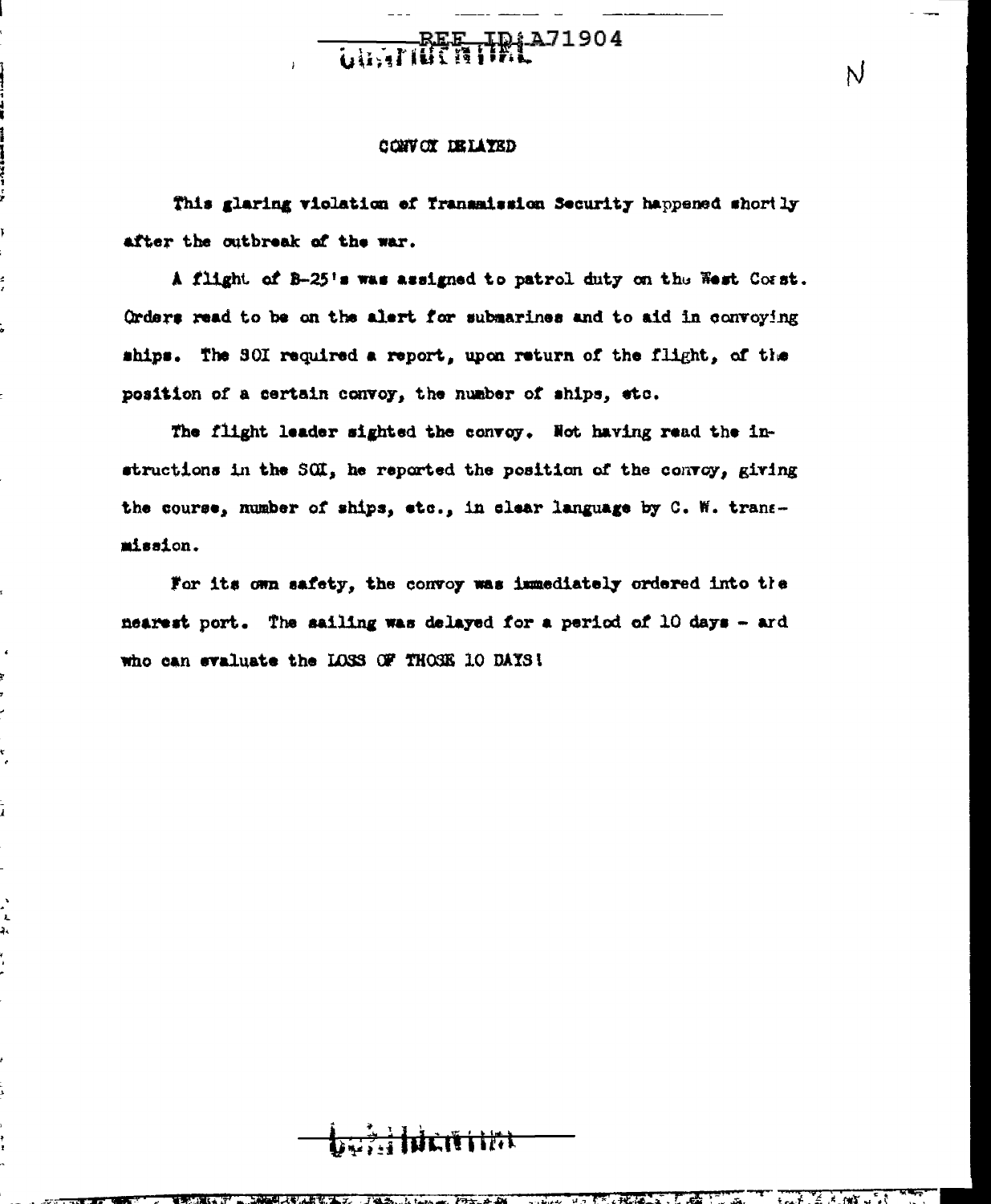**REF ID: A71904 WINERILL** 

 $\overline{\phantom{a}}$ 

 $\mathbf{r}$  . We

I Was a man and I

a a sa a a a a a a a a a

#### **BAD HABIT**

**Bulletin** 

There is no such thing as an inconsequential radio transmission. Messages sent in the clear can produce repercussions which dim the reverberations of falling bombs.

A British medical unit in the Sollum area of Egypt formed the habit of sending casualty lists in the clear, giving the arm of the service of the dead and injured: "Rifleman Adah Singh, killed at Gisah; Artillerist Arthur G. Smith, injured at Halfaya Pass."

Given enough volume of this traffic, the Germans were able to locate and identify all the major British units in that sector.

If wire had been available, this administrative traffic should have been sent by telegraph. Wire lacking, a courier should have carried the lists. If radio had to be used, the traffic should have been encoded.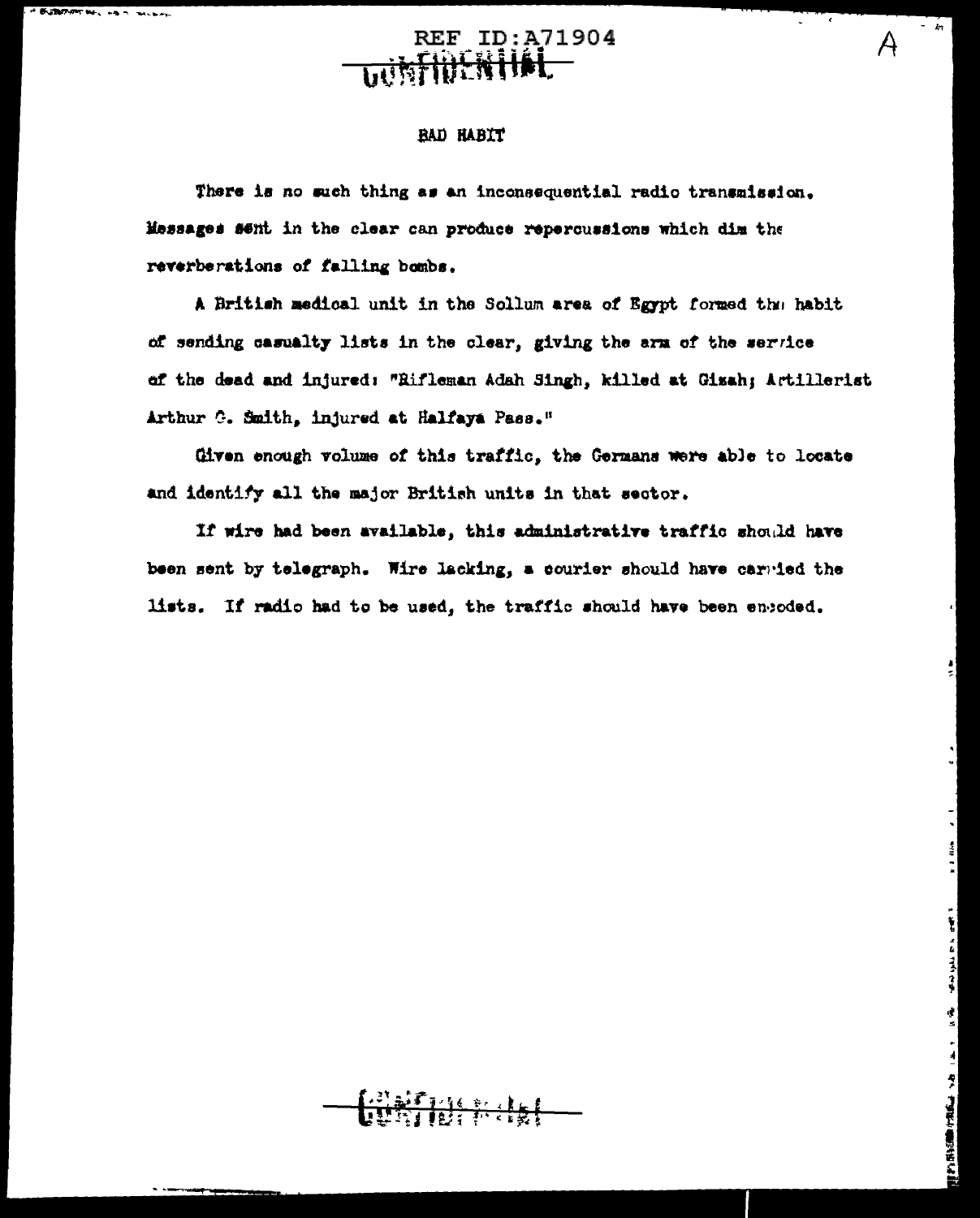خدمان

 ${\cal N}$ 

### TESTING TIPPED THEM OFF

REF

<del>UNKflDex</del>itki

Radio silence is more than golden to men who observe it stractly. To those who don't -

ID:A71904

A division moving up into the combat zone in North Africa failed to observe absolute radio silence, and permitted its radio stations to send premature test messages in their new positions. Captured Italian intelligence reports later revealed that the enemy had intercepted the test transmissions and deduced that a new division was moving up.

隆新 1988年 美華集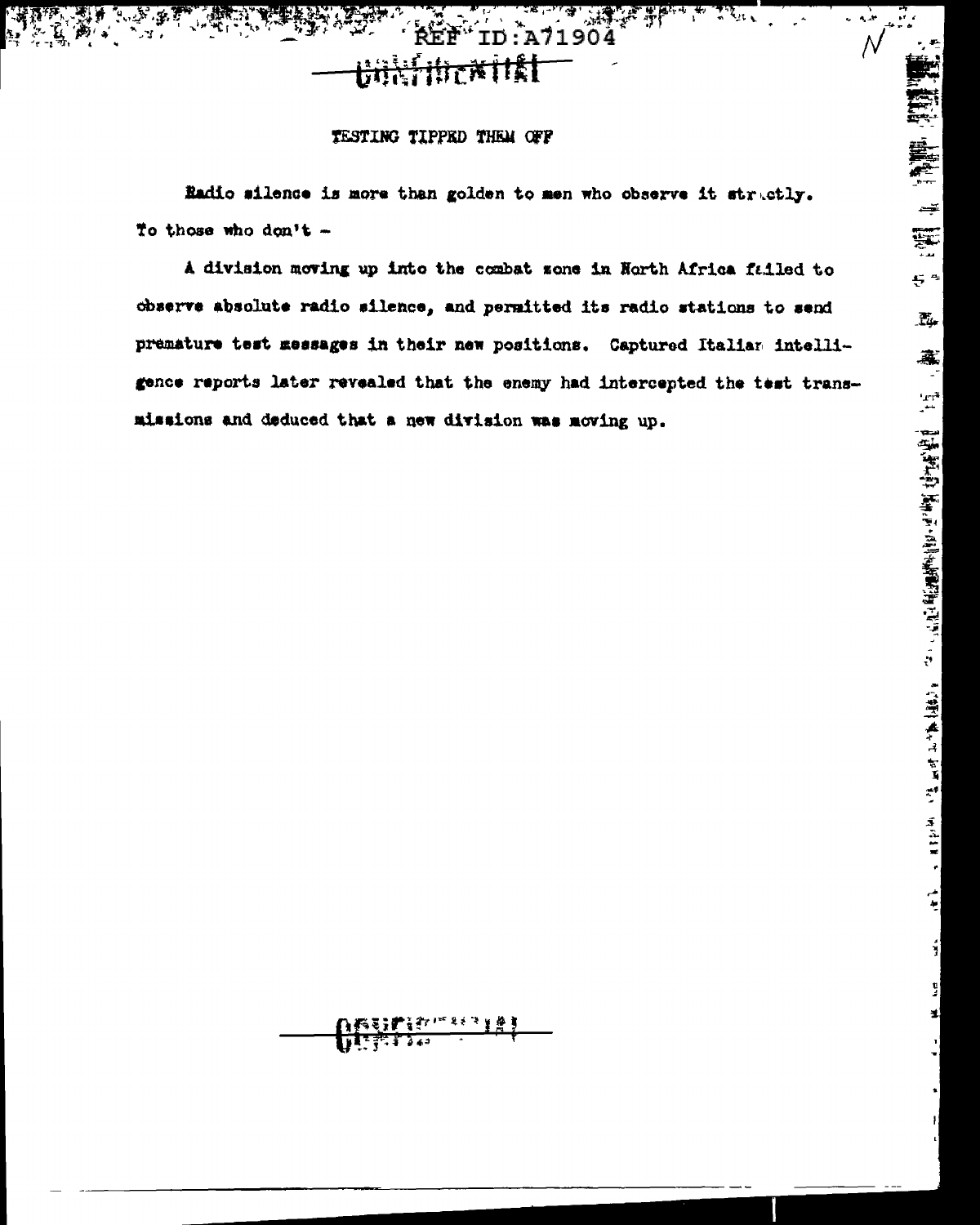## **CONTINERIEL**

### **INTERCEPTED CLUB**

Because of little consideration for the element of security, and some ingenious map-plotting by an alert enemy, serious obstacles were encountered by the British.

An attack on Halfaya Pass was planned by the British. Before moving their bases, the British opened radio nets at advanced points. With this clue to act upon. German and Italian intercept platoons were able to anticipate the disposition of the British troops - before they arrived at the front.

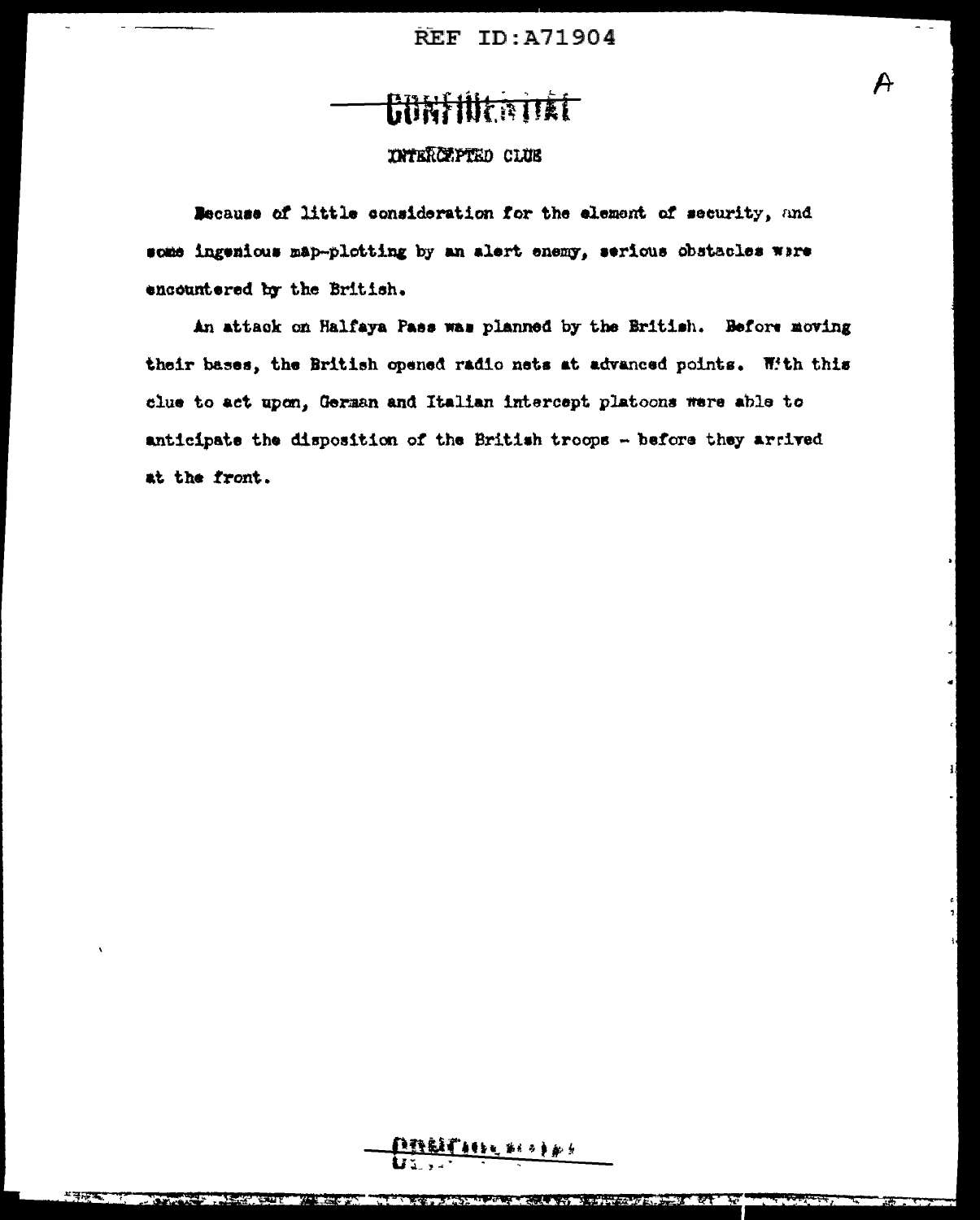大の時期 中央のの人は高い いくかままちをとります こうしきしゅー



 $\sqrt{2}$ 

. . . . . . . . . <del>.</del>

 $\mathcal{A}$ 

 $\overline{a}$ 

#### THE GERMANS DID SOMETHING ABOUT IT

Among the violations of transmission security encountered daily is the ever-frequent case of sending important information in the clear. Take this example:

In the early days of the Libyan campaign, two officers were on the air talking about the difficulty of alosing the 3-mile gap existing between their lines.

"I haven't the equipment," one commented.

"Well, I can't do anything about it," the other replied.

Not far distant a German intercept operator hastily sought contact with his superior officer. This wital bit of information was quickly assimilated by enemy intelligence, and before the end of the day the Germans did something about it.

Radio is a direct link to the enemy.

### **Hirathet**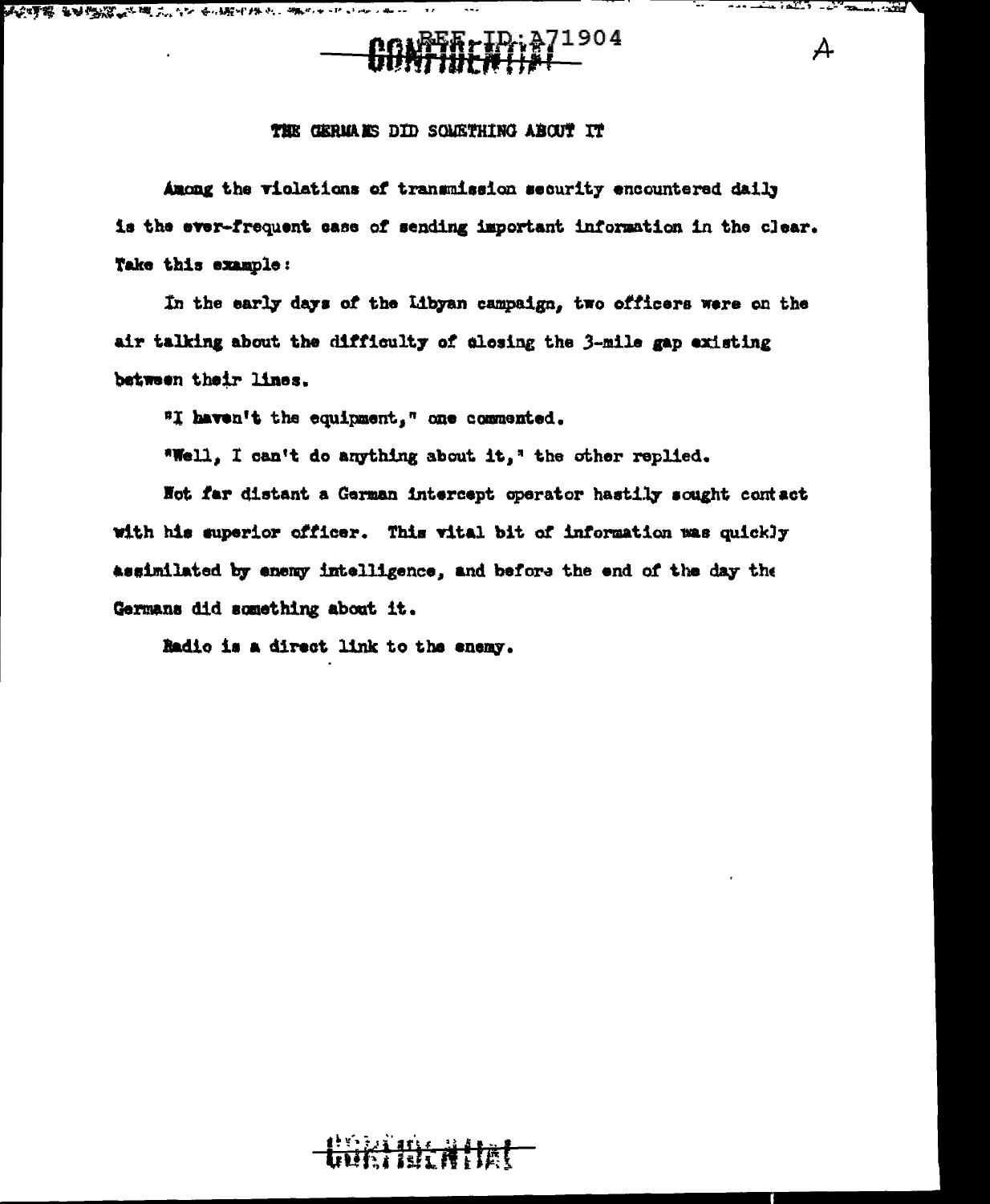**REF ID: A71904** <u>ngufinualist</u>

### U-BOATS ESCAPED

This significant story is told by an NCO in charge of an aircraft warning station on the coast of South America.

"In the latter part of 1941 it was common knowledge that enemy submarines were operating in South American waters. From our recently established location, occasional observances of submarines, presumubly German, were reported.

"We had been operating at this location for about 6 months when war was declared. Immediately, the submarine activity became more noticeable and several reports on enemy submarines were sent by radio. Through carelessness, some of these reports were sent in the clear . . . and without fail, the reported submarined would leave the vicinity, having ample time to do so, as the nearest troops were 2 hours flight away."

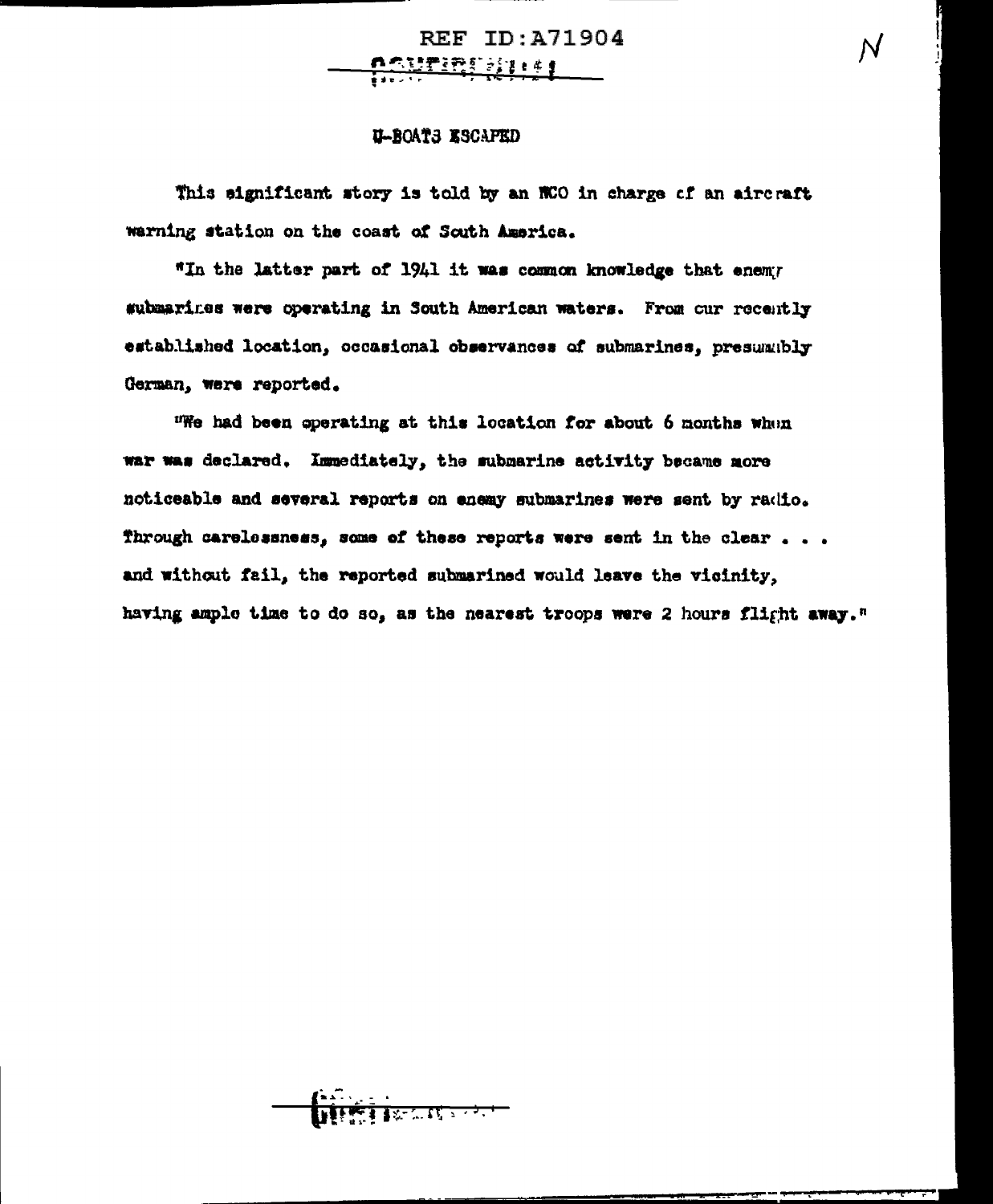N

#### **QAC**

This incident has to do with IMPROPER RADIO PROCEDURE. From this story it can be seen that serious consequences may attend those who fail to observe it.

About 1 year ago, at Miami, Fla., a plane was sent out on an antisubmarine patrol, using special equipment. During the course of the flight an important part of this equipment became incperative. The pilot instructed the radio operator to send a message back to the air base stating they were returning because the \_\_\_\_\_\_\_\_\_ was out of order.

If the correct procedure signal had been used, with no mention of the faulty equipment, the transmission would have been in order. Instead the message was sent in the clear. When the ship landed there was an escort of M.P.'s waiting. Both the pilot and the radio operator were court-martialed.

This leak was VITAL. Until then we had every reason to believe that the enemy did not know this particular equipment was being used in antisubmarined warfare in that locality.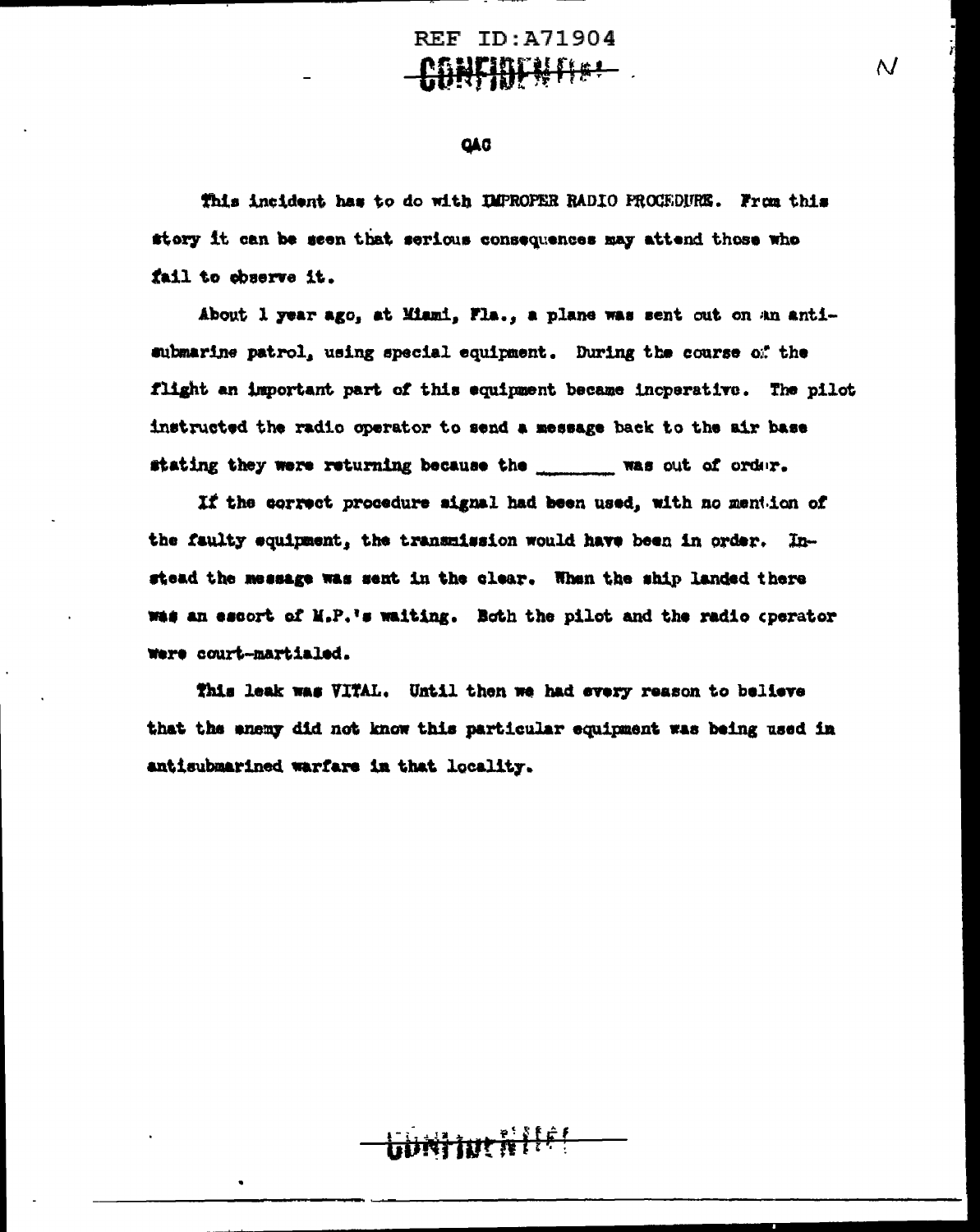ID:A71904 **REF** 

#### MISSION NOT ACCOMPLISHED

Incidents that stress the hazards of SEMDING IN THE CLEAR cannot be recounted too frequently.

ちょうしょう かんかん

 $\frac{4}{1}$ 

 $\mathbb{E}$ ÷,

さかか

"我们的时间,你们也没有了。" "我们的,我们的,我们的,我们的人,你们的人也能够让他们的生活。"

A formation of B-25's took off somewhere in Tunisia during the early part of the North African campaign. Swiftly they climbed, and soon they were half way to the designated objective. Then . . . a message was received from their air base instructing the flight leader to abandon the assigned target and proceed to another area. The information, ineluding the name of the new target, was transmitted in the clear.

When the formation approached the new objective a superior number of enemy planes intercepted the flight. The mission was not accomplished, and the degree of carelessness took a corresponding toll in men and planes.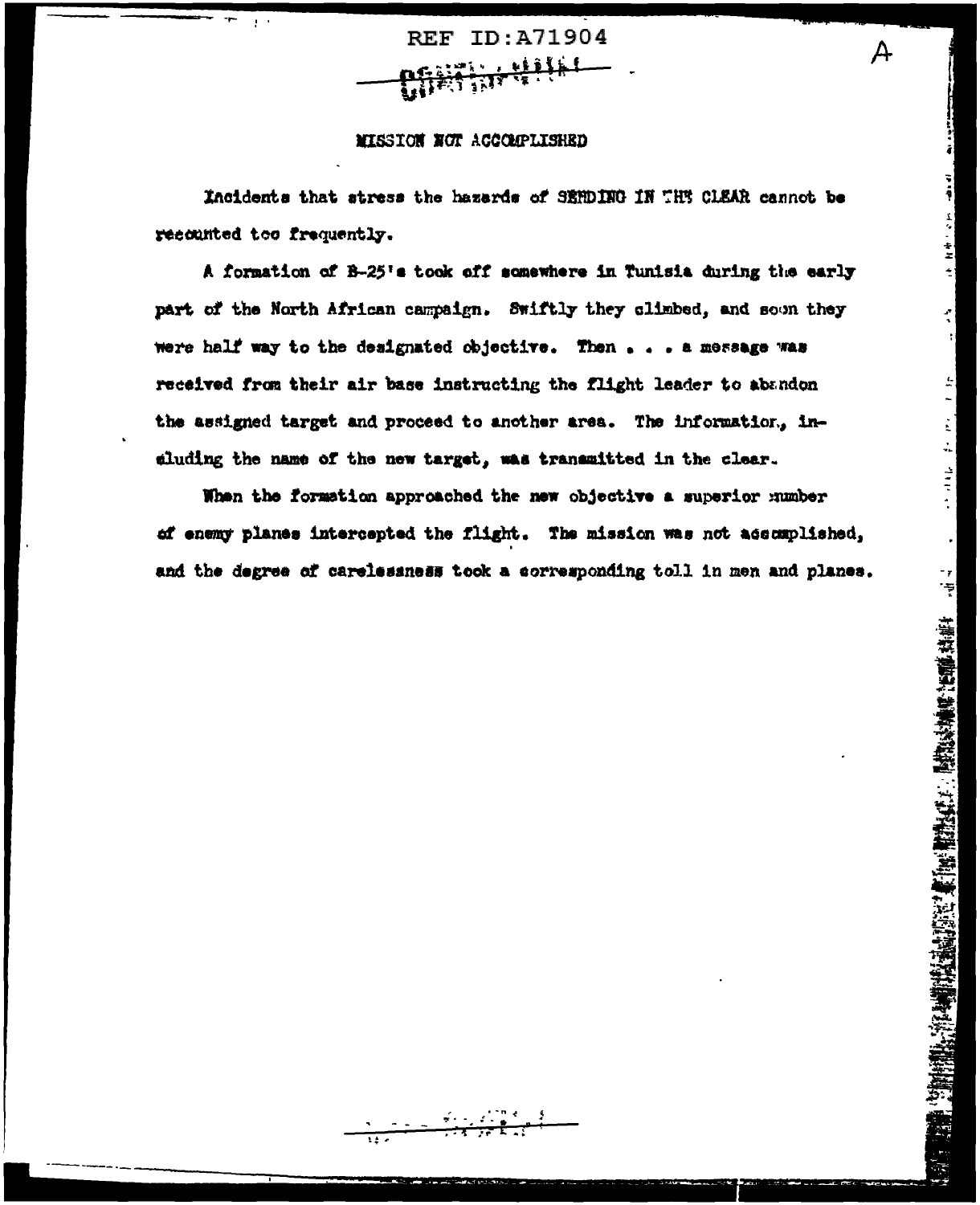A

### TRAFFIC WAS DELAYED

Prempt distribution of SOI's within a net is always an important. factor, as this story clearly shows.

In the combat sone where this particular net was in operation, transportation was at times slow and very uncertain. The only means of transportation in this area were by water and air.

SQI's were made up by headquarters in the rear echelon, about 1,500 miles distant. The majority of stations were so removed from headquarters that from 1 to 3 days' travel by air was necessary to traverse the distances. Call signs were changed periodically and frequently, but not always did distribution of SOI's include the forward stations.

Personnel of the rear echelon station, not realising the situation, would, on the appointed hour, change over to the new call signs and refuse to answer the old ones.

This caused considerable delay in handling traffic.

It is well to remember that because of slow traffic - MESSAGES THAT ARRIVED TOO LATE - battles have been lost.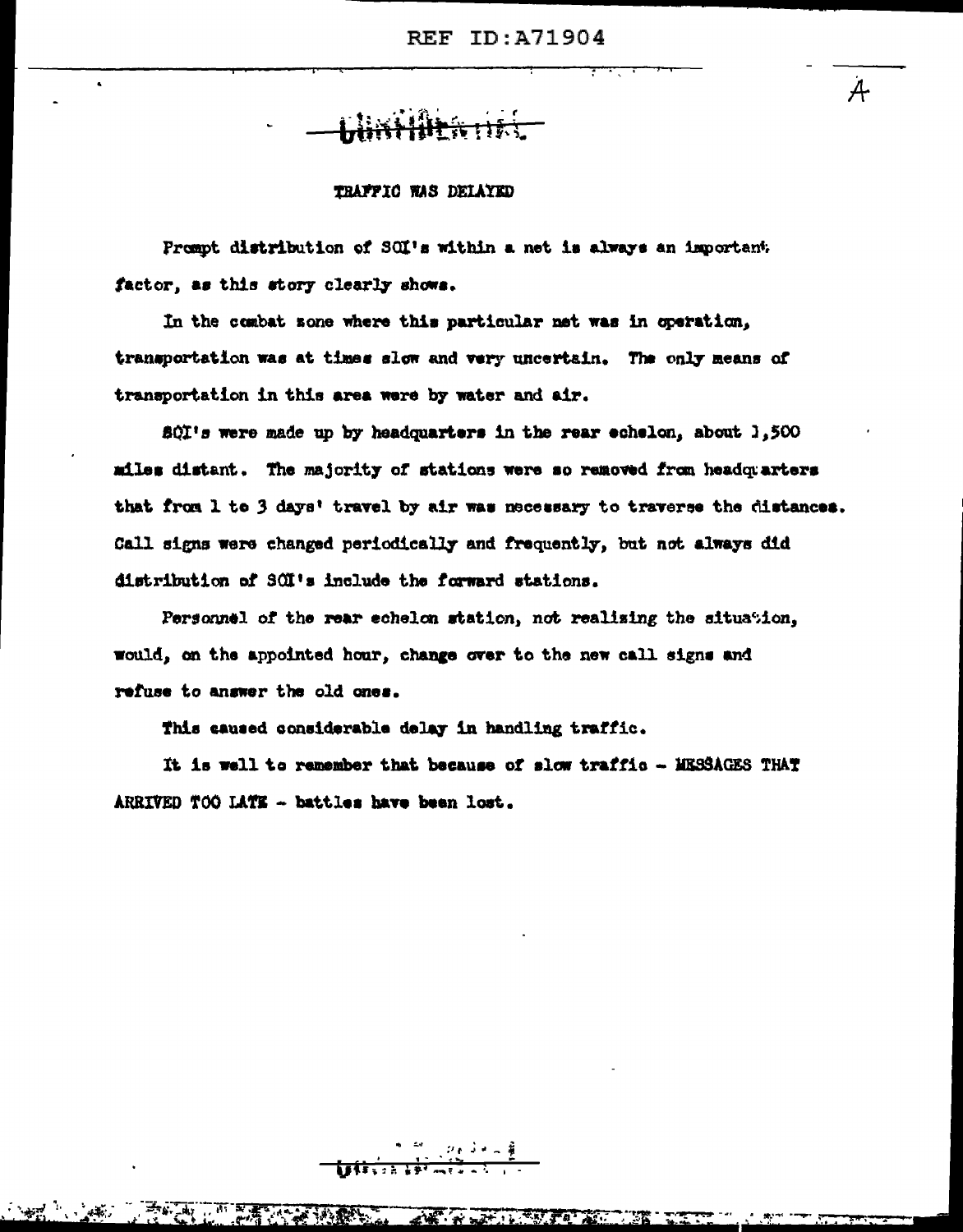### **अपने कार्यक्रम के बाद मं**ग

### 904.

#### WAS THE ENEMY LISTENING?

Radio chatting is always music to the ever-listening ears of the enemy. Pere is another thery wherein the desire to talk paid poor dividends.

Somewhere in North Africa, a pilot was returning from a reconnaissance mission successfully completed. It might have been elation over a job well done or a general sense of relaxation which caused the officer to indulge in chatting.

During the ensuing chat this officer mentioned that a large formation of aircraft had landed at a certain air base. Was the enemy listening? Obviously he was, because in a few short hours the air base was bombed and almost totally destroyed.



Δ.

ż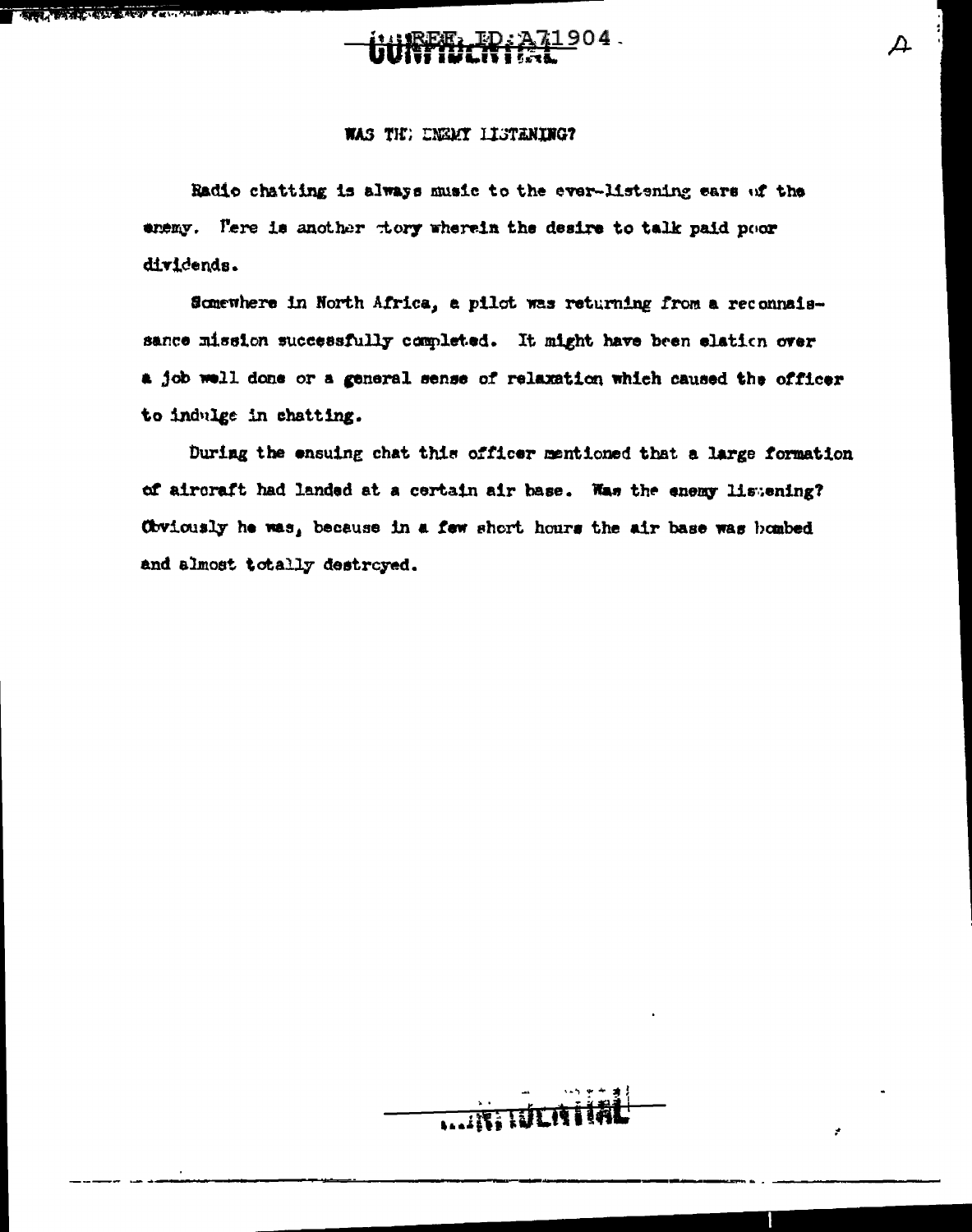## ee - Idj A71904<br>Spiden i Ee

 $\overline{\mathcal{N}}$ 

### RADIO OPERATOR TALKS

Transmission security cannot be effectively obtained without a STRICT PERSONAL CENSORSHIP on the part of the operating personnel, A report recently received in Washington clearly illustrates this.

dence that we were to take a plane to Erehwon and stand by for passengers. We were notified we were to leave \_\_\_\_\_\_\_\_\_ Field secretly. With in 30 minutes the rest of the crew reported to us and said that they had heard from a radio operator that we were to leave in a few hours. We wore soon besieged with requests from Army and other personnel who wanted to ride with us."